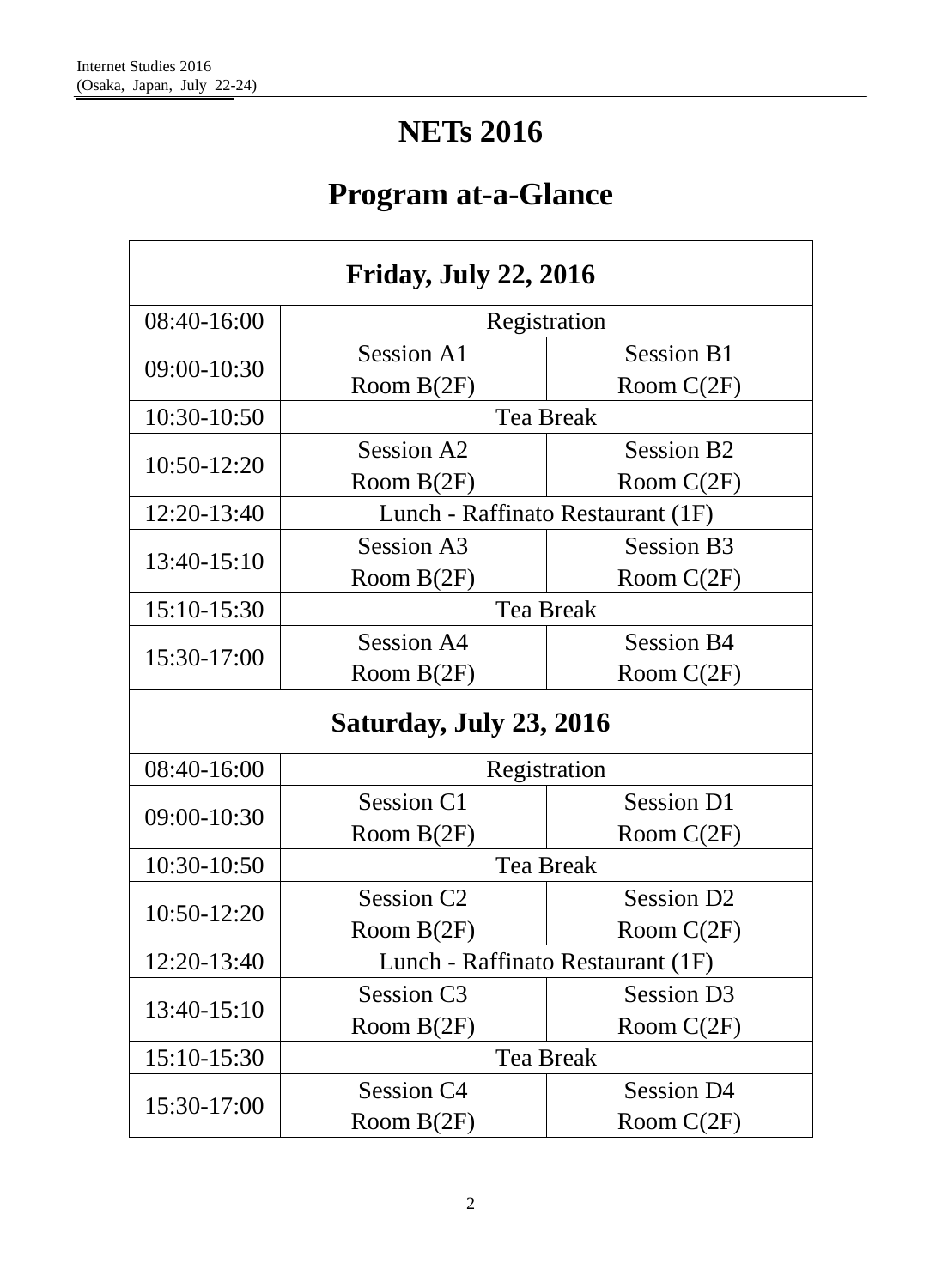| <b>Sunday, July 24, 2016</b> |                                   |                        |
|------------------------------|-----------------------------------|------------------------|
| 08:40-16:00                  | Registration                      |                        |
| 09:00-10:30                  | <b>Session E1</b>                 | <b>Session F1</b>      |
|                              | Room $B(2F)$                      | Room $C(2F)$           |
| 10:30-10:50                  | <b>Tea Break</b>                  |                        |
| 10:50-12:20                  | Session E2                        | Session F <sub>2</sub> |
|                              | Room $B(2F)$                      | Room $C(2F)$           |
| 12:20-13:40                  | Lunch - Raffinato Restaurant (1F) |                        |
|                              | <b>Session E3</b>                 | Session F3             |
| 13:40-15:10                  | Room $B(2F)$                      | Room $C(2F)$           |
| 15:10-15:30                  | <b>Tea Break</b>                  |                        |
| 15:30-17:00                  | <b>Session E4</b>                 | <b>Session F4</b>      |
|                              | Room $B(2F)$                      | Room $C(2F)$           |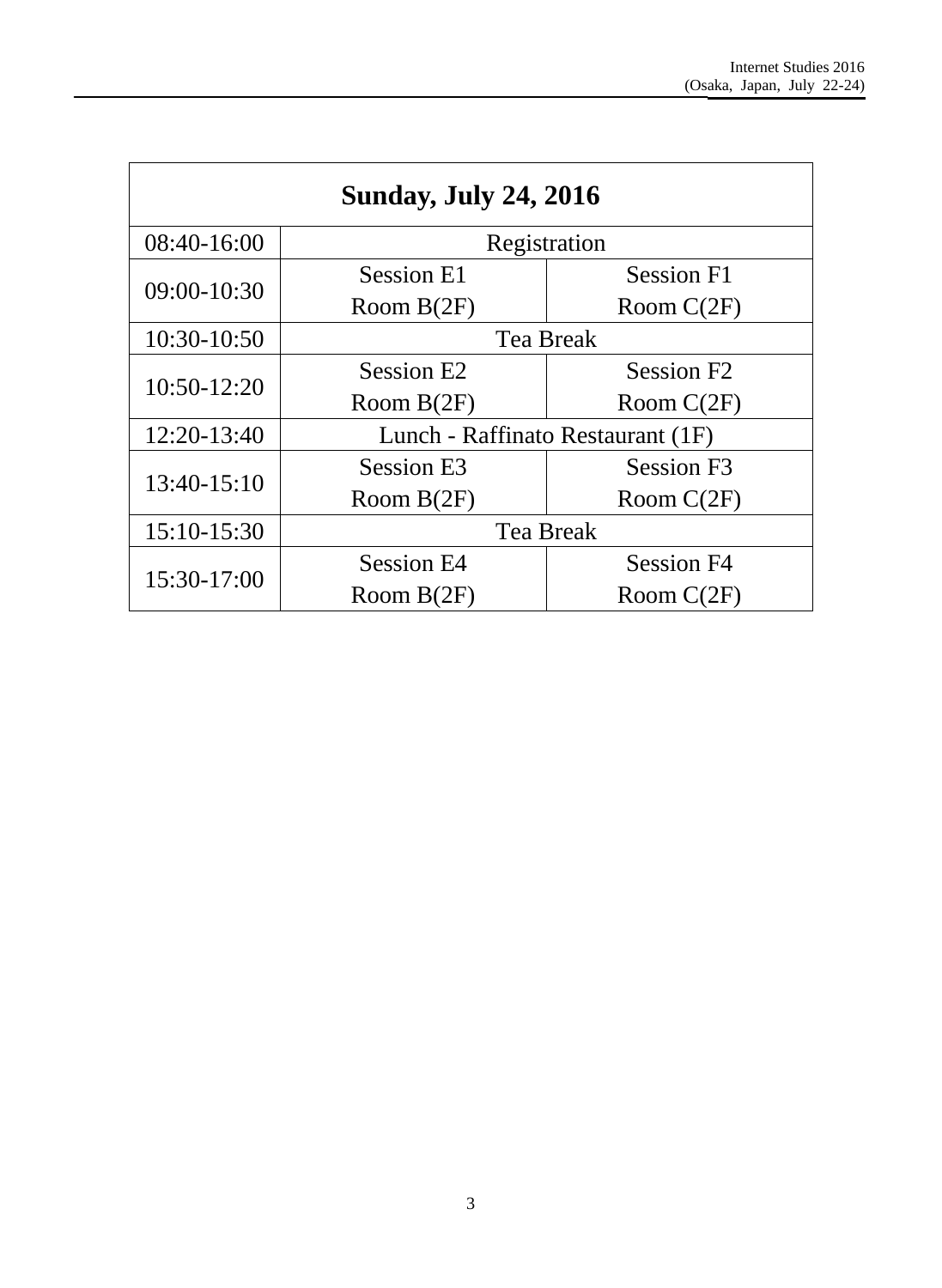**Session A1 09:00-10:30 Room B(2F)**

# **Session Chair: Lee Yen Chaw UCSI University**

#### **WARRANTING VALUE OF INFORMATION AND TOURISTS' TRUST IN ONLINE BOOKING WEBSITES**

| Chun Meng Tang | <b>JCU</b> Singapore   |
|----------------|------------------------|
| Lee Yen Chaw   | <b>UCSI</b> University |

#### **UNDERSTANDING CUSTOMER LOYALTY IN O2O BUSINESS MODEL OF SHARED ECONOMY**

| Yu Chou   | Tunghai University |
|-----------|--------------------|
| Li-Wei Wu | Tunghai University |

#### **DISCUSSION ON DOMESTIC TOURISM SATISFACTION - A CASE STUDY OF COLLEGE STUDENTS**

Chien Wen Hung Chia-Nan University of Pharmacy & Science

# **THE EFFECTS OF SPONSORED ARTICLES AND CONSUMER PERSUASION**

#### **KNOWLEDGE**

| Li-Shia Huang | Fu Jen Catholic University |
|---------------|----------------------------|
| Po-Yuan Hsiao | Fu Jen Catholic University |
| Ya-Ting Shu   | Fu Jen Catholic University |

# **THE NEW MARKETING CRAZE OF VISUAL MARKETING: THE ADVERTISING EFFECT OF LINE STICKERS ON BRAND AWARENESS, BRAND ATTITUDE, ADVERTISING ATTITUDE AND PURCHASE INTENTION**

| Shu-Feng Liu | National Kaohsiung University of Applied Sciences |
|--------------|---------------------------------------------------|
| Han-Ni Chou  | National Kaohsiung University of Applied Sciences |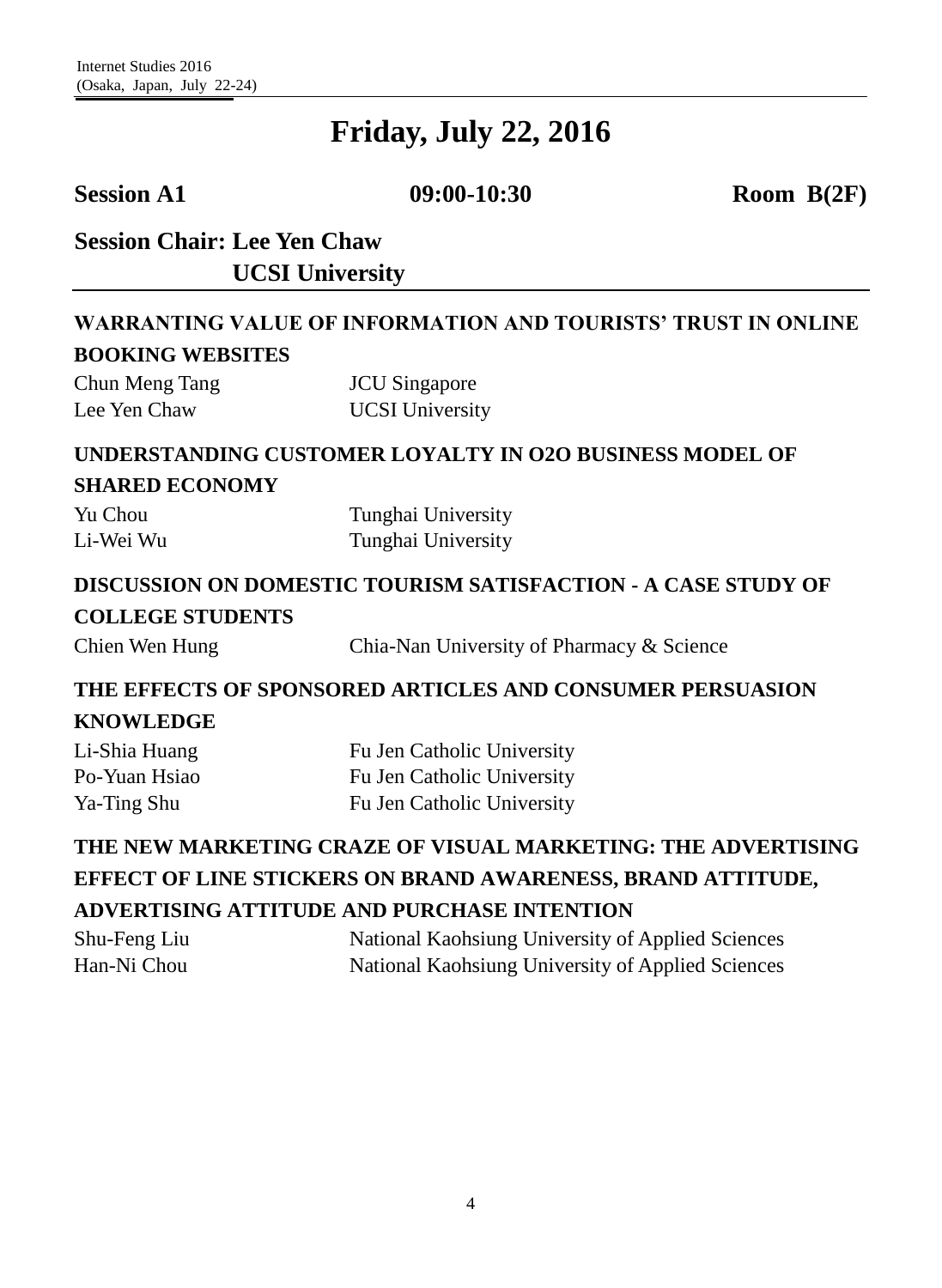**Session B1 09:00-10:30 Room C(2F)**

# **Session Chair: Ma. Theresa F. Pescador University of Northern Philippines**

## **A PILOT STUDY ON INTEGRATING VIRTUAL MENTORING INTO SERIOUS GAMING**

Morris Siu-Yung Jong Wilfred Wing-Fat Lau To Chan

The Chinese University of Hong Kong The Chinese University of Hong Kong The Chinese University of Hong Kong

#### **AN ADAPTIVE GAZE TRACKING SYSTEM IN THE DIVERSE ENVIRONMENT**

| Chiaowen Kao    | <b>National Central University</b> |
|-----------------|------------------------------------|
| Hui-Hui Chen    | Ming Chuan University              |
| Shyi-Huey Wu    | Vanung University                  |
| Bor Jiunn Hwang | Ming Chuan University              |
| Hung-Sheng Lai  | Fu Jen Catholic University         |

### **THE BRAIN/VISUAL TRAINING TO DEBUG PROGRAMMING CODES VIA EYE-TRACKING AND INTERACTIVE MULTIMEDIA CONTENT**

Hui-Hui Chen Bor-Jiunn Hwang Chiao-Wen Kao Kuo-Chin Fan Shih-Yu Huang

Ming Chuan University Ming Chuan University National Central University National Central University Ming Chuan University

# **THE DESIGN AND IMPLEMENTATION OF A 3D-BASED PEDAGOGICAL TOOL ON MOBILE DEVICES FOR THE DEVELOPMENT OF LEARNERS' SPATIAL ABILITY**

| Shih-Yi Hsu    | National Taichung University of Science and Technology |
|----------------|--------------------------------------------------------|
| Kuo-Feng Hwang | National Taichung University of Science and Technology |
| Geeng-Neng You | National Taichung University of Science and Technology |

### **COMPUTER AND INTERNET USE: IT'S EFFECT ON THE PERFORMANCE OF THE STUDENTS IN PLANE GEOMETRY**

| Ma. Theresa F. Pescador | University of Northern Philippines |
|-------------------------|------------------------------------|
| Mary Loreen Cayabyab    | University of Northern Philippines |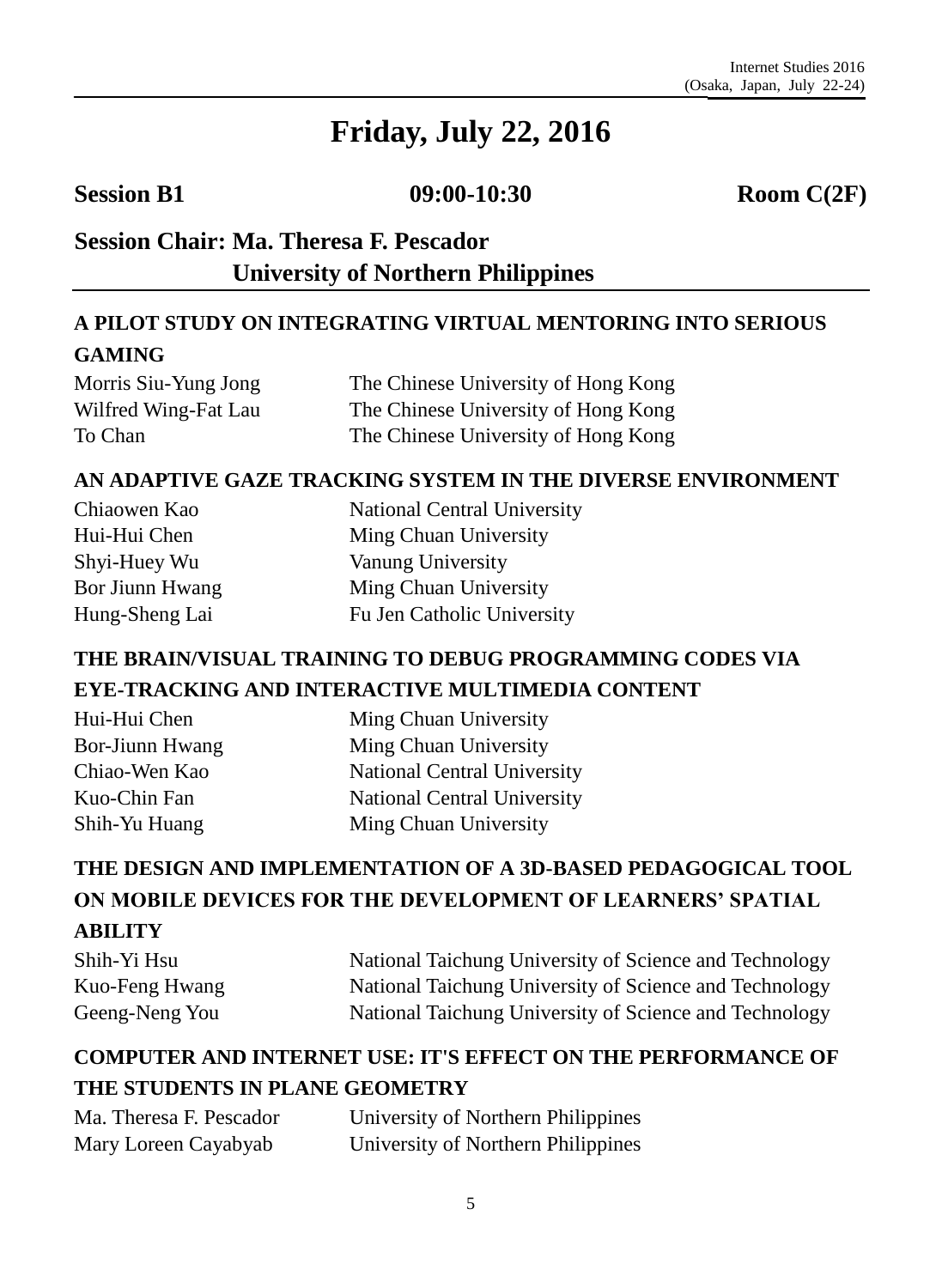## **REACTIVE AGGRESSIVE RESOURCE ALLOCATION ALGORITHM ON FEDERATED CLOUDS**

Kuo-Chan Huang Yi-Hsuan Lee Kuan-Chou Lai

National Taichung University of Education National Taichung University of Education National Taichung University of Education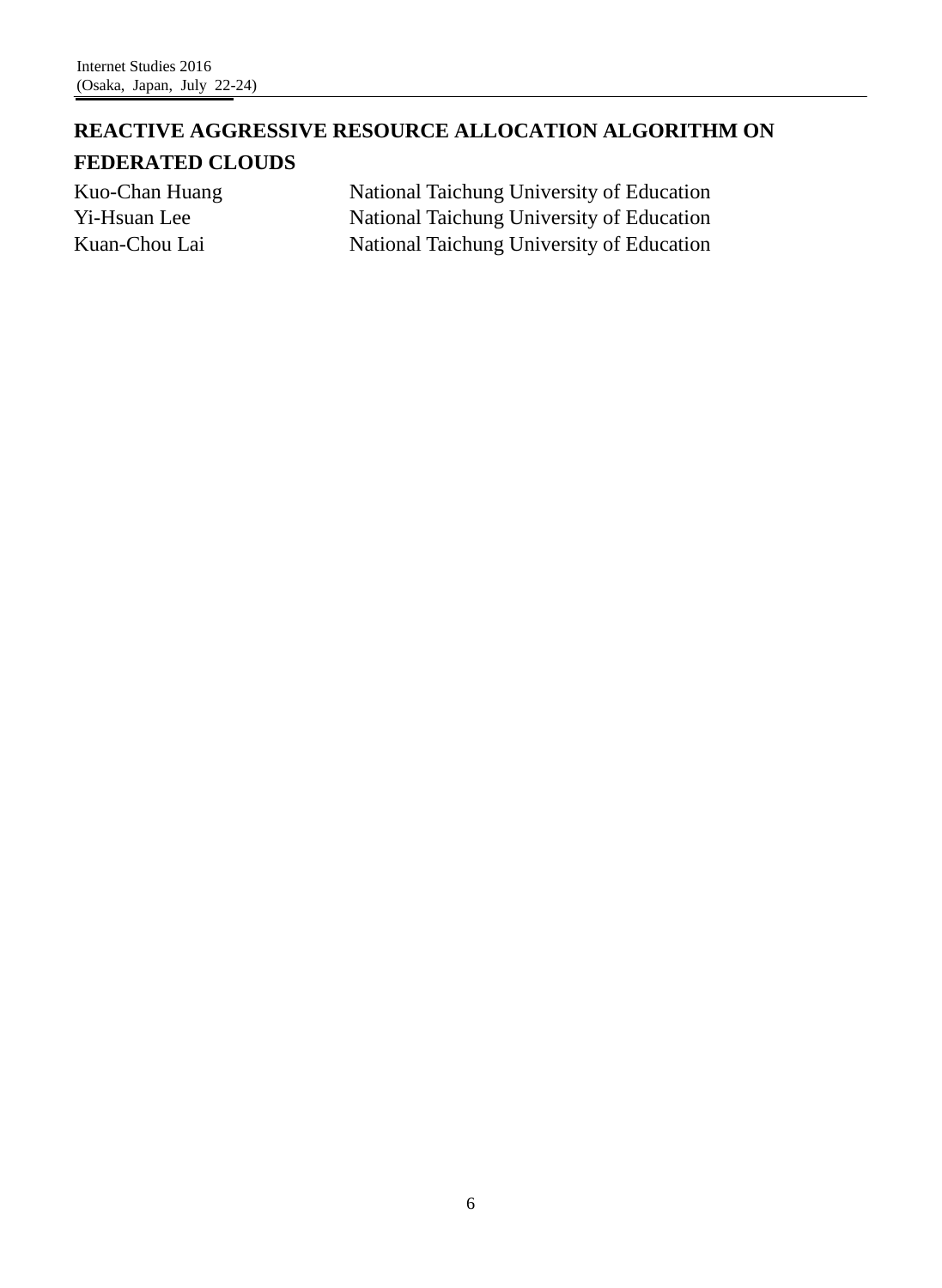**Session A2 10:50-12:20 Room C(2F)** 

# **Session Chair: Yoshiro Imai Session Chair: Kagawa University**

## **AN EFFICIENT ROADSIDE UNIT DEPLOYMENT IN URBAN VEHICULAR AD HOC NETWORKS**

Shiow-Fen Hwang Wei-Chen Chen Guan-Yu Chen Chyi-Ren Dow

Feng Chia University ALCOR MICRO, CORP. Feng Chia University Feng Chia University

### **INTELLIGENT POIS RECOMMENDER SYSTEM BASED ON TIME SERIES ANALYSIS WITH SEASONAL ADJUSTMENT**

| Meng-Kuan Chen        | <b>Tamkang University</b>                          |
|-----------------------|----------------------------------------------------|
| Hsin-Wen Wei          | <b>Tamkang University</b>                          |
| Wei-Tsong Lee         | <b>Tamkang University</b>                          |
| Hisayuki Aoyama       | University of Electro-Communications               |
| Kulwadee Somboonviwat | International College, King Mongkut's Institute of |
|                       | Technology Ladkrabang                              |

## **THE OPTIMIZATION OF PATH LOAD USING SOFTWARE DEFINED NETWORKING**

Li-Ming Sun Wei-Chun Cheng Wei-Tsong Lee Hsin-Wen Wei Tamkang University Tamkang University Tamkang University Tamkang University

## **DESIGN OF DOCUMENT-WRITING SUPPORT EDITOR AND ITS APPLICATION TO ICT-BCP DESCRIPTION**

| Kagawa University |
|-------------------|
| Kagawa University |
| Kagawa University |
| Kagawa University |
| Kagawa University |
| Kagawa University |
| Kagawa University |
|                   |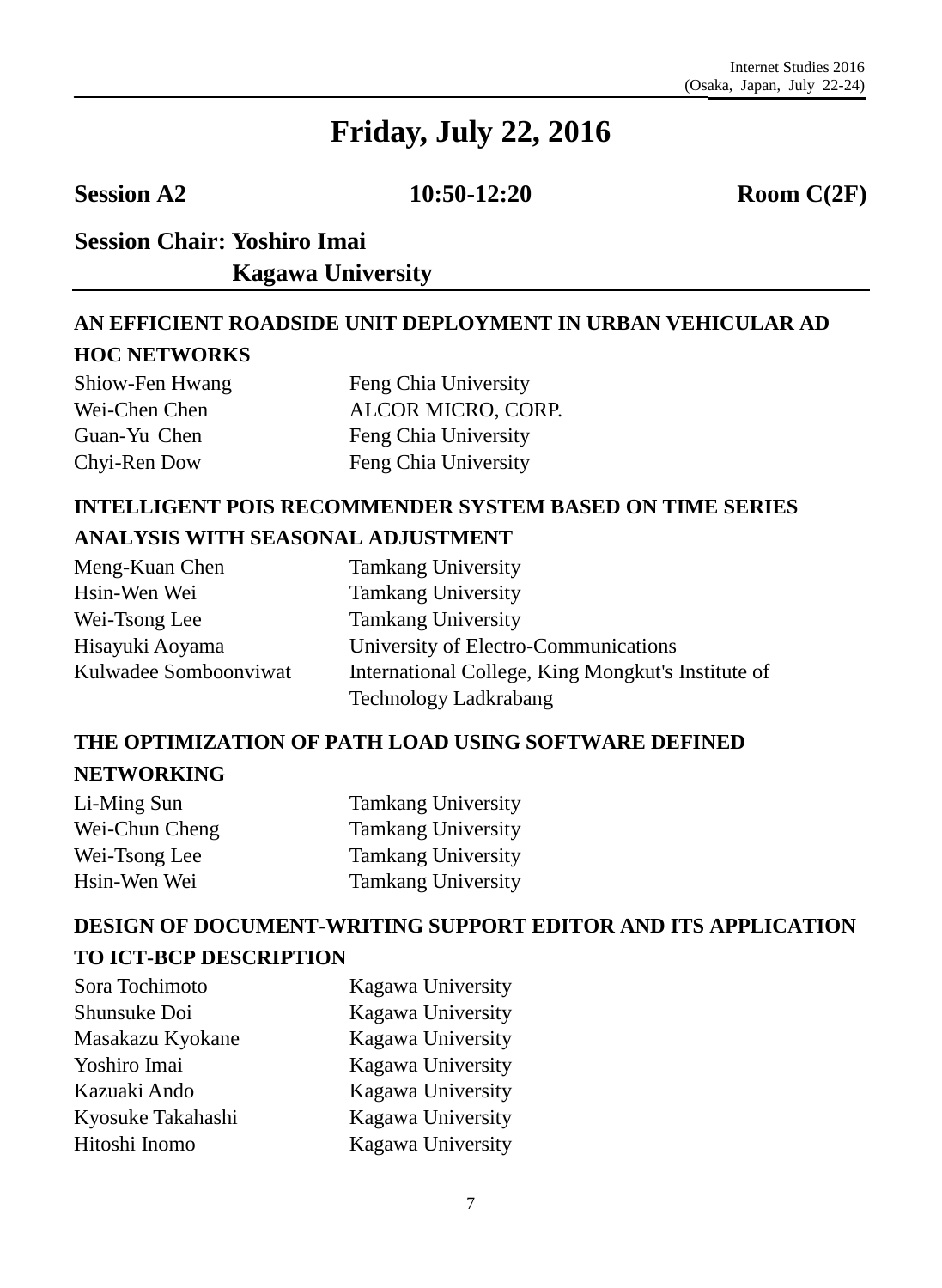#### **A SENSOR MANAGEMENT AND ALERT SERVICE SYSTEM**

Chyi-Ren Dow Yaun-Zone Wu Bonnie Lu Shiow-Fen Hwang Feng Chia University Feng Chia University Feng Chia University Feng Chia University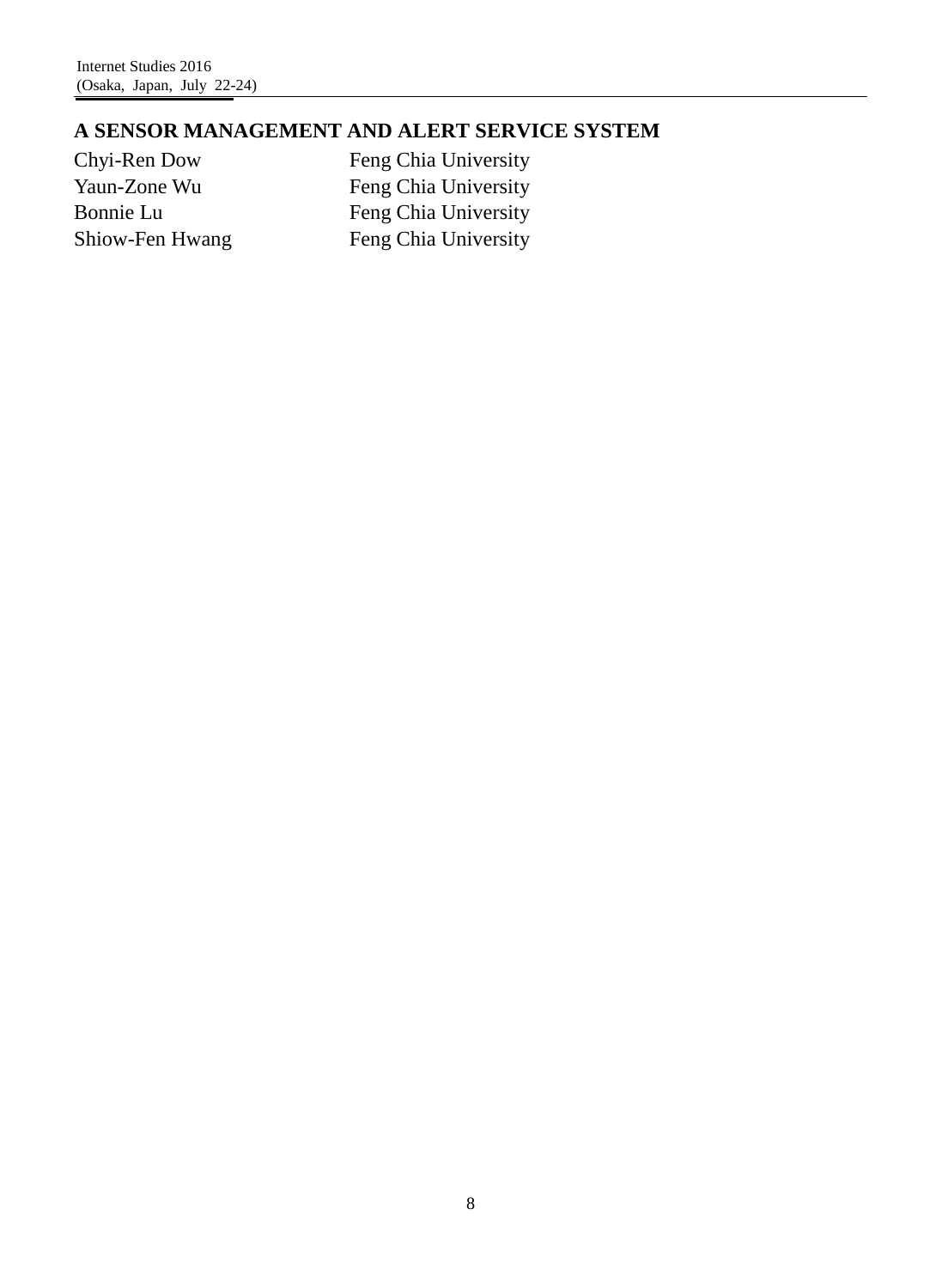**Session B2 10:50-12:20 Room B(2F)** 

# **Session Chair: Suyu Lin Tamkang University**

#### **A COMPARISON OF DIGITAL READING BEHAVIORS AMONG GRADUATE STUDENTS IN TAIWAN AND THE USA**

| Suyu Lin         | <b>Tamkang University</b>         |
|------------------|-----------------------------------|
| Chia-Hsiang Chen | National Taiwan Normal University |
| Hao-Ren Ke       | National Taiwan Normal University |

#### **TO EXPLORE THE EFFECT OF "CHALLENGE" GAMIFICATION ELEMENTS FOR SPORT APP**

| Yu-Syuan Song | National Taichung University of Science and Technology |
|---------------|--------------------------------------------------------|
| Tzu-Wei Tsai  | National Taichung University of Science and Technology |

#### **SEMANTIC RECOMMENDATION FOR MOBILE APPLICATIONS: A**

#### **CALENDAR-BASED APPROACH**

| National Taiwan Ocean University     |
|--------------------------------------|
| National Taiwan Ocean University     |
| National Kaohsiung Normal University |
| Fu Jen Catholic University           |
|                                      |

### **THE RESEARCH AND DEVELOPMENT OF VIRTUAL REALITY BASED MULTI-USERS FIRE EVACUATION SIMULATION SYSTEM**

| Po-Yen Lin    | <b>Tamkang University</b> |
|---------------|---------------------------|
| Wen-Bin Horng | <b>Tamkang University</b> |

## **THE NARRATIVE ANALYSIS OF ANIMATION LANGUAGE APPLIED IN THE GREEN ENERGY EDUCATION FILM**

Yuh-Shihng Chang Shih Hsin University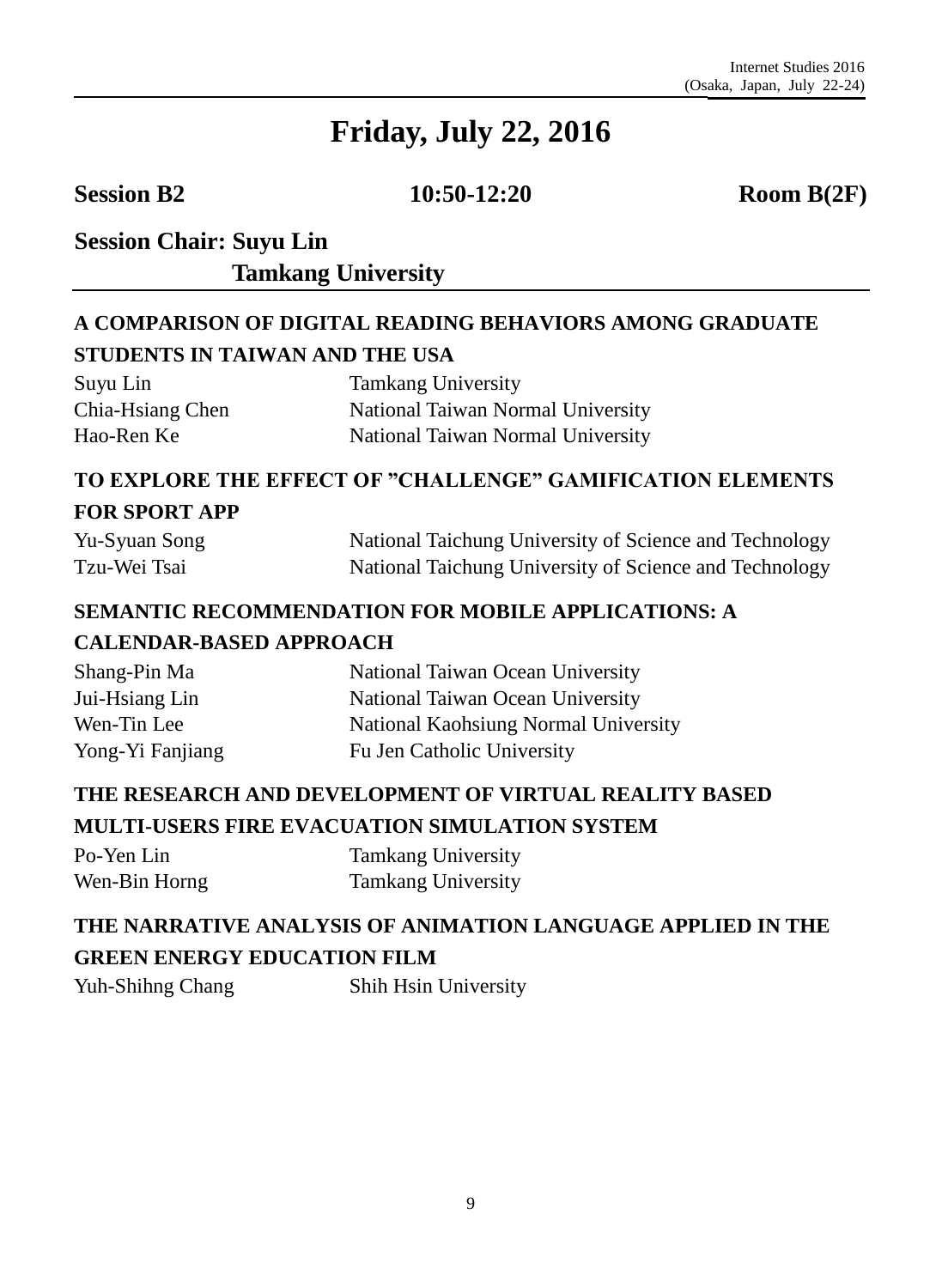**Session A3 13:40-15:10 Room B(2F)**

# **Session Chair: Carolina Herrando Session Chair: University of Zaragoza**

#### **BOOSTING PURCHASE INTENTION AND ONLINE PARTICIPATION THROUGH PASSION**

| Carolina Herrando          | University of Zaragoza |
|----------------------------|------------------------|
| Julio Jiménez-Martínez     | University of Zaragoza |
| María José Martín De Hoyos | University of Zaragoza |

#### **UNDERSTANDING CRITICAL SUCCESS FACTORS OF OFFLINE-TO-ONLINE BUSINESS MODEL**

| Shari Shang | National Chengchi University |
|-------------|------------------------------|
| Li-Cheng Li | National Chengchi University |

#### **THE SELLER'S LISTING STRATEGY IN ONLINE AUCTIONS: EVIDENCE FROM EBAY**

| Kong-Pin Chen | Academia Sinica                 |
|---------------|---------------------------------|
| Hung-Pin Lai  | National Chung Cheng University |
| Ya-Ting Yu    | Academia Sinica                 |

# **USING META-FRONTIER APPROACH TO MEASURE THE EFFICIENCY OF GLOBAL LINER SHIPPING COMPANIES: AN ASPECT OF JOINING**

#### **E-COMMERCE ALLIANCES**

| Shih-Liang Chao | National Taiwan Ocean University |
|-----------------|----------------------------------|
| Wei-Hsiung Chen | <b>LILY</b> Logistics Center     |

#### **IMPLEMENTATION OF WI-FI LOG ANALYSIS SYSTEM WITH ELK STACK**

| Chao-Tung Yang  | Tunghai University |
|-----------------|--------------------|
| Sheng-Cang Chou | Tunghai Univeristy |
| Cai-Jin Chen    | Tunghai University |
| Shu-Heng Cao    | Tunghai University |
| Yue Sun         | Tunghai University |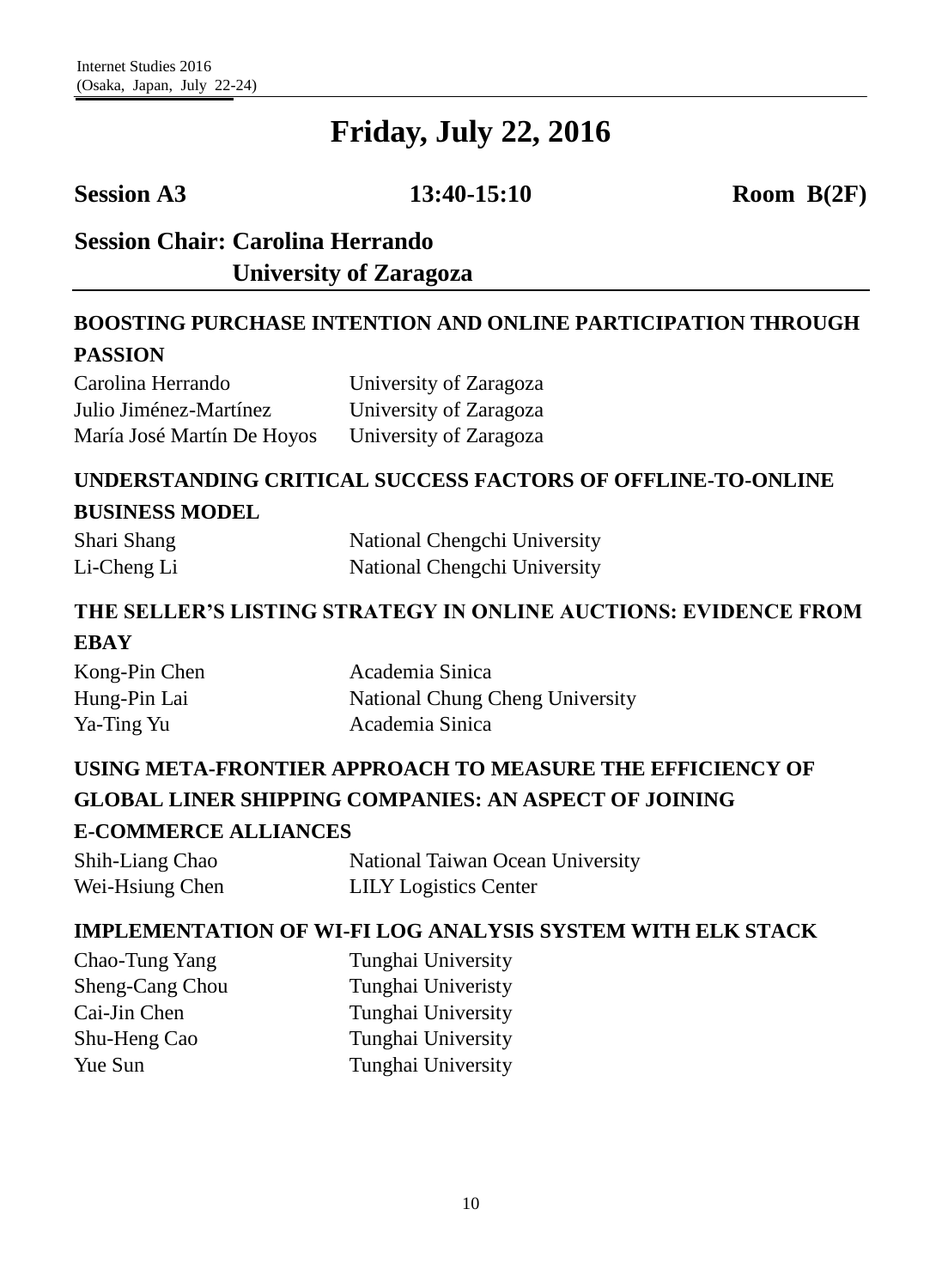# **EVALUATING CHINA'S GOVERNMENT CLOUD COMPUTING POTENTIAL RISK FACTORS USING DEMATEL METHOD**

Kuang-Hua Hu Fu-Hsiang Chen Nanfang College of Sun Yat-sen University Chinese Culture University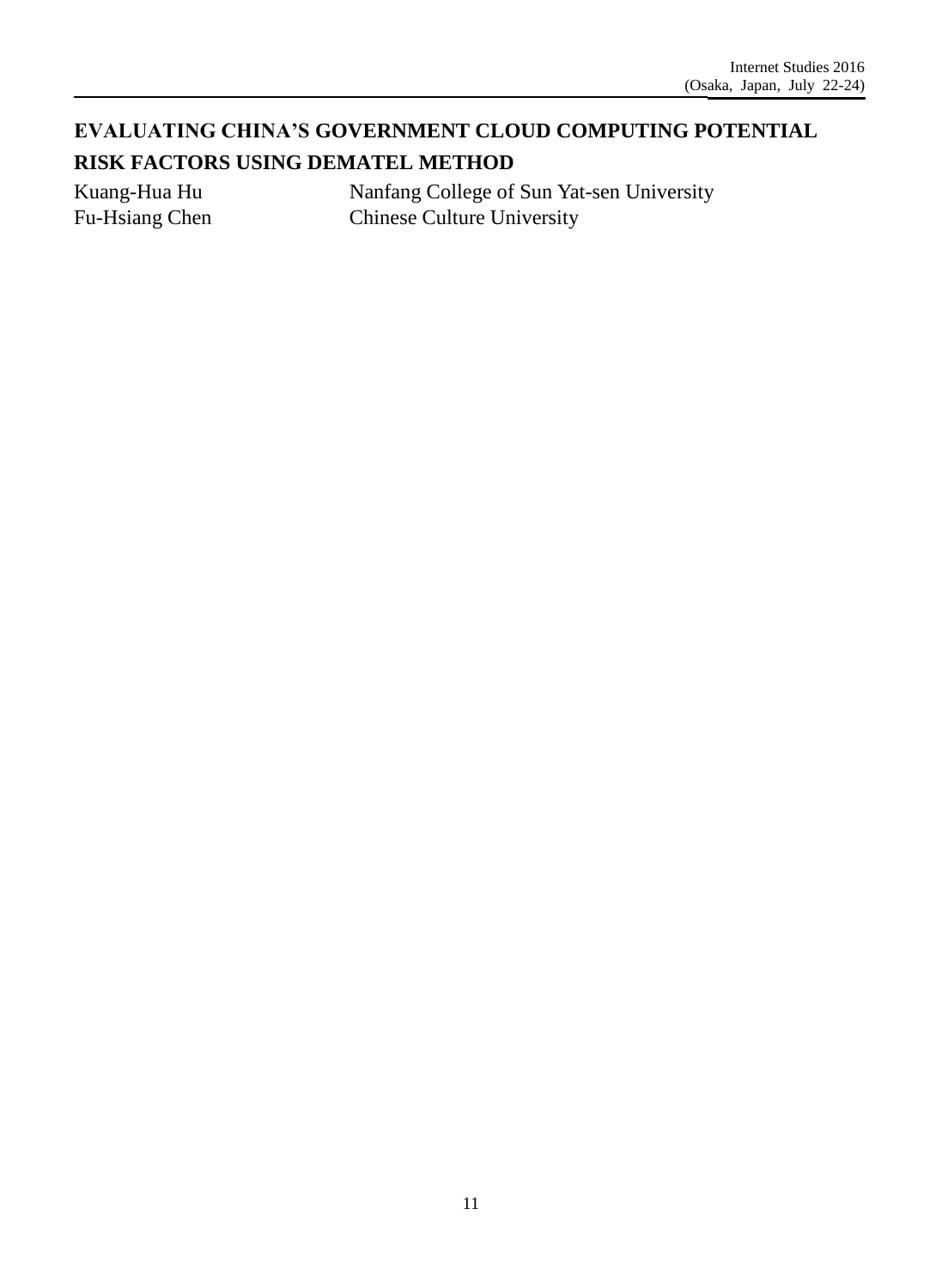**Session B3 13:40-15:10 Room C(2F)**

## **Session Chair: Michael Adiwijaya Petra Christian University**

# **THE DESCRIPTIVE ANALYSIS OF AESTHETIC APPEAL, LAYOUT AND FUNCTIONALITY, AND FINANCIAL SECURITY: CASE STUDY FOR THE INDONESIAN E-COMMERCE.**

| Michael Adiwijaya        | Petra Christian University |
|--------------------------|----------------------------|
| Thomas. S Kaihatu        | University of Ciputra      |
| <b>Agustinus Nugroho</b> | Petra Christian University |
| Endo Wijaya Kartika      | Petra Christian University |

## **A STUDY OF NWOM ON INTERNET SOCIAL MEDIAS – CASE STUDY ON PUBLIC FIGURES**

| Shari Shang  | National Chengchi University |
|--------------|------------------------------|
| Yu Huei Zeng | National ChengChi University |

#### **VALUES OF STAKEHOLDERS ON NET NEUTRALITY IN TAIWAN**

An-Shou Cheng National Sun Yat-sen University

# **CYBER DEMOCRACY VERSUS CONTROLLING SHAREHOLDERS: THE**

**IMPLICATIONS OF E-VOTING SYSTEM FOR CORPORATE GOVERNANCE**

Kuo-Pin Yang National Dong Hwa University

# **A TYPOLOGY FOR ICT-FACILITATED CITIZEN COPRODUCTION: PRE- AND POST-DISASTER**

Yuya Shibuya The University of Tokyo

# **UNDERSTANDING THE FORMATION OF CONTINUANCE FOR KNOWLEDGE OUTCOME IMPROVEMENT IN E-COMMUNITIES—THE SOCIAL RELATIONSHIP PERSPECTIVE**

#### Chih-Chang Yang Chia-Shiang Hsu Shih-Wei Chou Hui-Tzu Min National Kaohsiung First University of Science and Technology Shu-Te University National Kaohsiung First University of Science and Technology National Cheng Kung University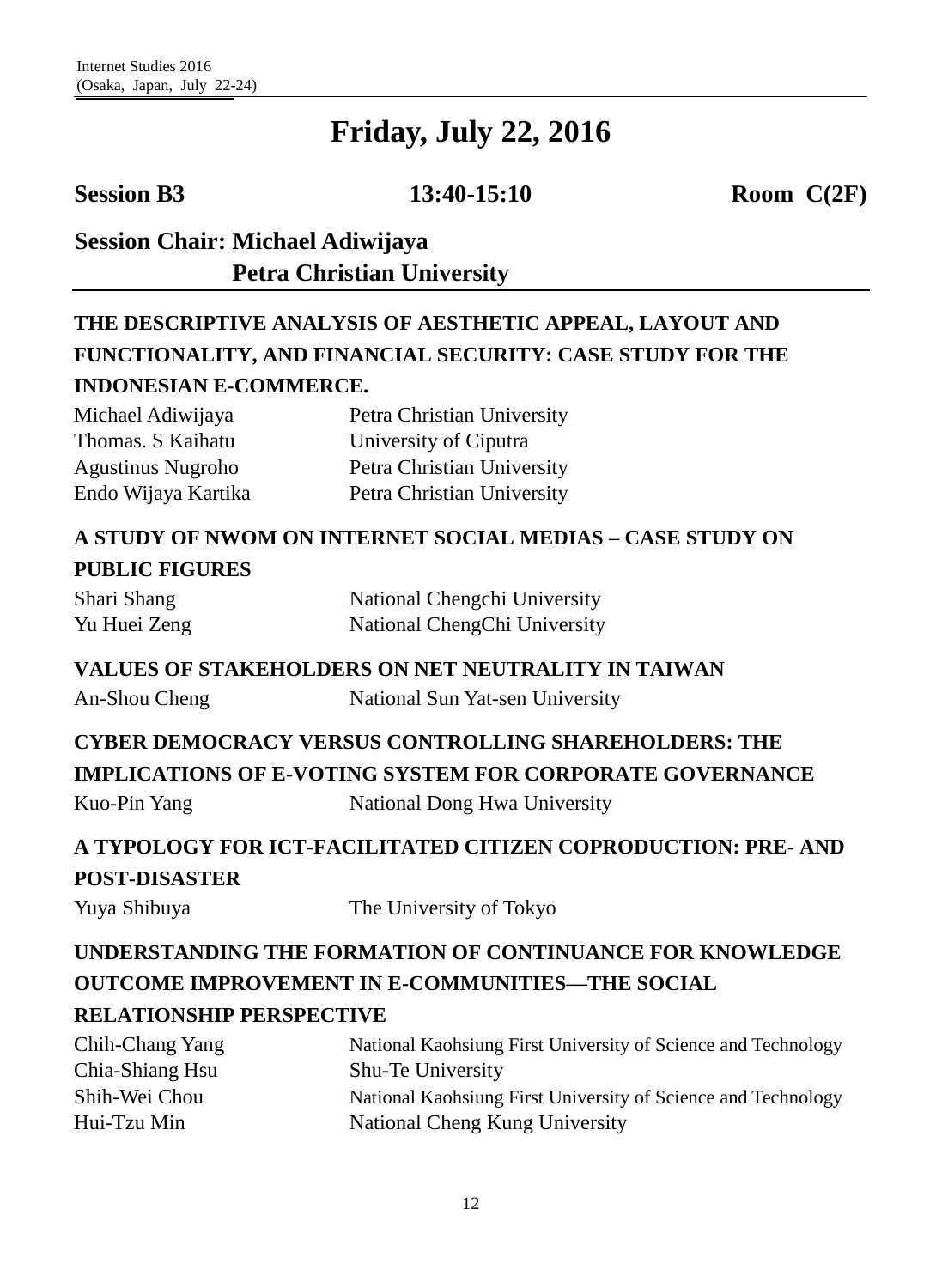**Session A4 15:30-17:00 Room B(2F)**

# **Session Chair: Chetneti Srisaan Rangsit University**

# **A LOCATION BASED MOBILE COMMUNITY USING ANT-BASED CLUSTERING ALGORITHM**

Chetneti Srisaan Rangsit University

# **IMPLEMENTATION OF INTELLIGENT GREEN ENERGY MANAGEMENT SYSTEM**

| Chao-Tung Yang  | Tunghai University |
|-----------------|--------------------|
| Sheng-Cang Chou | Tunghai University |
| Ren-Hao Liu     | Tunghai University |
| Yin-Zhen Yan    | Tunghai University |
| Pei-Lun Sun     | Tunghai University |
| Tsung-Yueh Wan  | Tunghai University |
| Shuo-Tsung Chen | Tunghai University |

#### **IMPLEMENTATION OF DATA SYNCHRONIZATION MECHANISM IN VIRTUAL DESKTOP INFRASTRUCTURE**

| Chao-Tung Yang | Tunghai University |
|----------------|--------------------|
| Jheng-Yue Li   | Tunghai University |
| Cai-Jin Chen   | Tunghai University |
| Chun-I Chiang  | Tunghai University |

#### **NETPG: AN INTERNET PARENTAL CONTROL SOFTWARE**

Rocelle Uriarte Ma Ian De Los Trinos Technological University of the Philippines Technological University of the Philippines

#### **FILEGUARD: A STEGANOGRAPHY SOFTWARE**

Maria Carmela Francisco Jayr Torres Technological University of the Philippines Technological University of the Philippines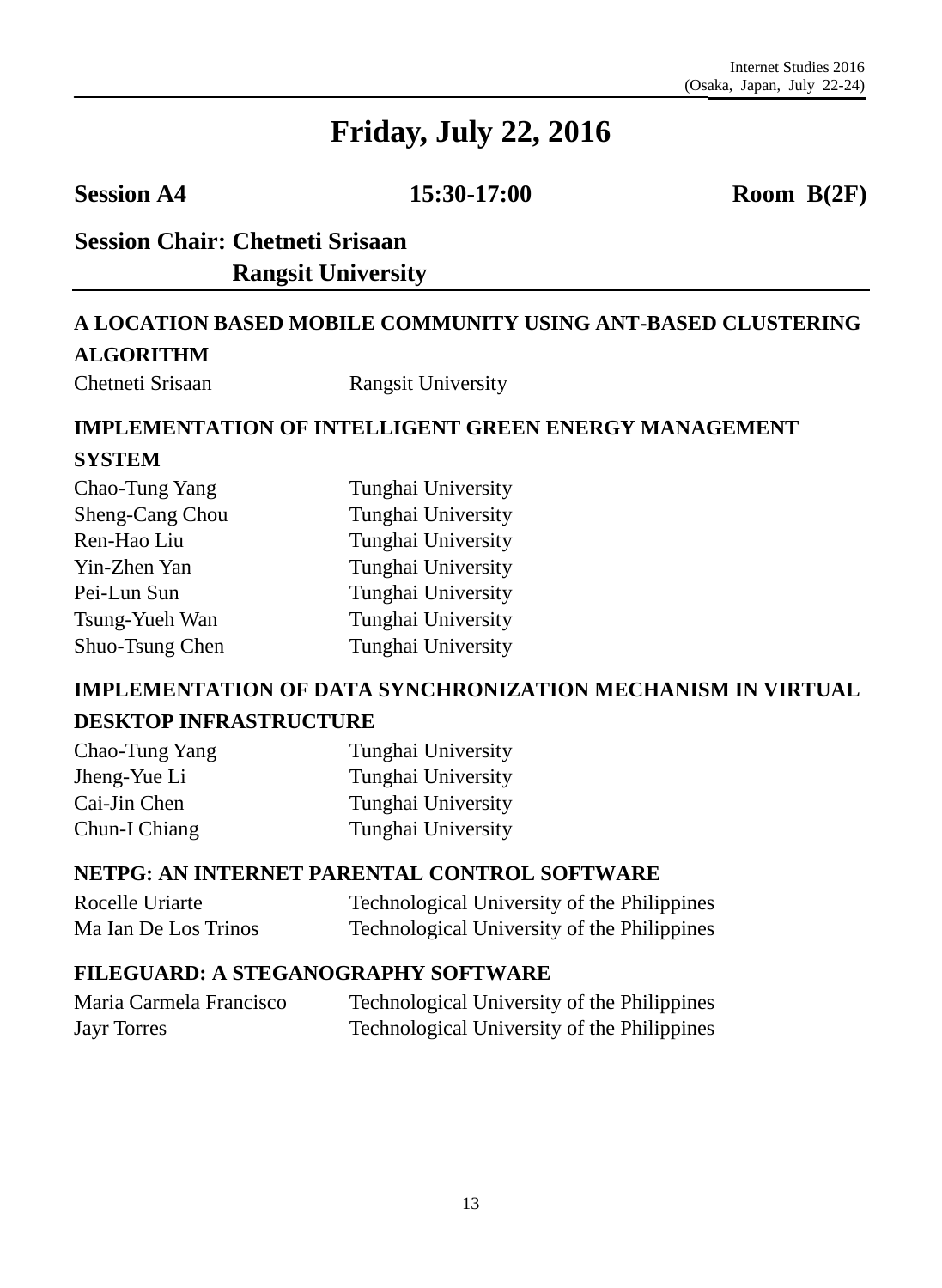**Session B4 15:30-17:00 Room C(2F)**

**Session Chair: Ina Blau**

**The Open University of Israel** 

## **HOW DIGITAL TECHNOLOGIES AFFECT ACADEMIC DISHONESTY BEHAVIOUR OF SCHOOL STUDENTS?**

| Ina Blau    | The Open University of Israel |
|-------------|-------------------------------|
| Yoram Eshet | The Open University of Israel |

#### **PERCEIVED IMPORTANCE OF PRIVATE DATA**

| Yu-Ju Hung      | National Formosa University         |
|-----------------|-------------------------------------|
| Chih-Chin Liang | National Formosa University, Taiwan |

# **UNDERSTANDING THE FORMATION OF SOFTWARE-AS-A-SERVICE (SAAS) COMMITMENT—THE RELATIONAL VALUE CREATION PERSPECTIVE**

| Chia-Shiang Hsu | Shu-Te University                                  |
|-----------------|----------------------------------------------------|
| Shih-Wei Chou   | National Kaohsiung First University of Science and |
|                 | Technology                                         |

## **A COMPARISON OF SELF-SERVING ATTRIBUTION TEDENCY BWTWEEN ONLINE AND OFFLINE EDUCATION ENVIRONMENT**

Chia-Yi Chen National Pingtung University of Science and Technology

### **HOW MARRIAGE-IMMIGRANT FEMALES OBTAIN SOCAIL CAPITAL AND WELL-BEING THROUGH FACEBOOK**

| Cecilia Lin   | Chia Nan University of Pharmacy $\&$ Science |  |
|---------------|----------------------------------------------|--|
| Feng Yang Kuo | National Sun Yat-sen University              |  |

# **EFFECTS OF DRAWING DIRECTION AND ANGLE ON STABILITY OF POINT-TO-POINT DRAWING TASK VARYING LENGTH OF DRAWING FOR THE ELDERLY**

| Kuo-Chen Huang | National Taipei University of Business  |
|----------------|-----------------------------------------|
| Wen-Te Chang   | National Taipei University of Education |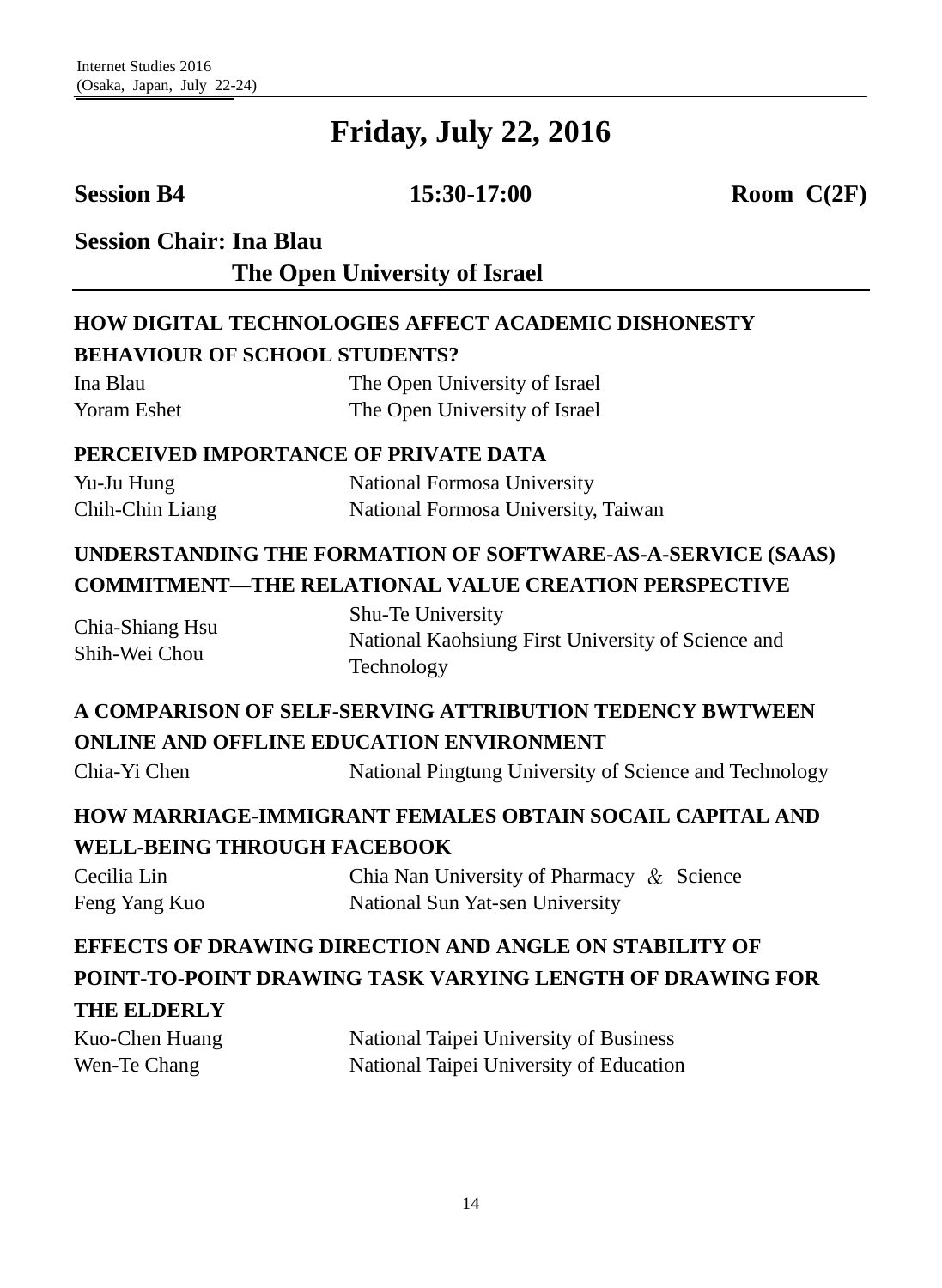**Session C1 09:00-10:30 Room B(2F)**

## **Session Chair: Siraphop Tooprakai Session Chair: King Monkut's Institute of Technology Ladkrabang**

#### **PERFOMANCE OF CLOUD COMPUTING BY VMWARE AND ORACLE**

Saran Lertrat Kraipich Jirawongprapa Siraphop Tooprakai

King Monkut's Institute of Technology Ladkrabang King Monkut's Institute of Technology Ladkrabang King Monkut's Institute of Technology Ladkrabang

#### **THE FAST ANALYTICAL DATA SYSTEM IN CLOUD ENVIRONMENT**

Tse-Chuan Hsu Dong-Meau Chang Yao-Hong Tsai Hsin-Jan Lee

Hsuan Chuang University Hsuan Chuang University Hsuan Chuang University Hsuan Chuang University

#### **RESEARCH ON THE SOCIAL ADVERTISEMENT RELEASE MECHANISMS**

| Sung-Shun Weng  | National Taipei University of Technology |
|-----------------|------------------------------------------|
| Hao-Cheng Chang | National Taipei University of Technology |

#### **TREND FORECASTING FOR SOCIAL TOPICS BASED ON TOPIC AND TIME SERIES MODEL**

| Sung-Shun Weng | National Taipei University of Technology |
|----------------|------------------------------------------|
| Huai-Wen Hsu   | National Taipei University of Technology |

#### **THE EFFECT OF THE EXPERIENTIAL MARKETING IN ONLINE CHANNELS**

| Mengkuan Lai | National Cheng Kung University |
|--------------|--------------------------------|
| Shu-Ping Liu | National Cheng Kung University |

# **APPLYING DIMENSION REDUCTION TO KEYWORD COMBINATION OF NEWS TITLE RECOMMENDATION**

| Sung-Shun Weng | National Taipei University of Technology |
|----------------|------------------------------------------|
| Jing-Yi Wu     | National Taipei University of Technology |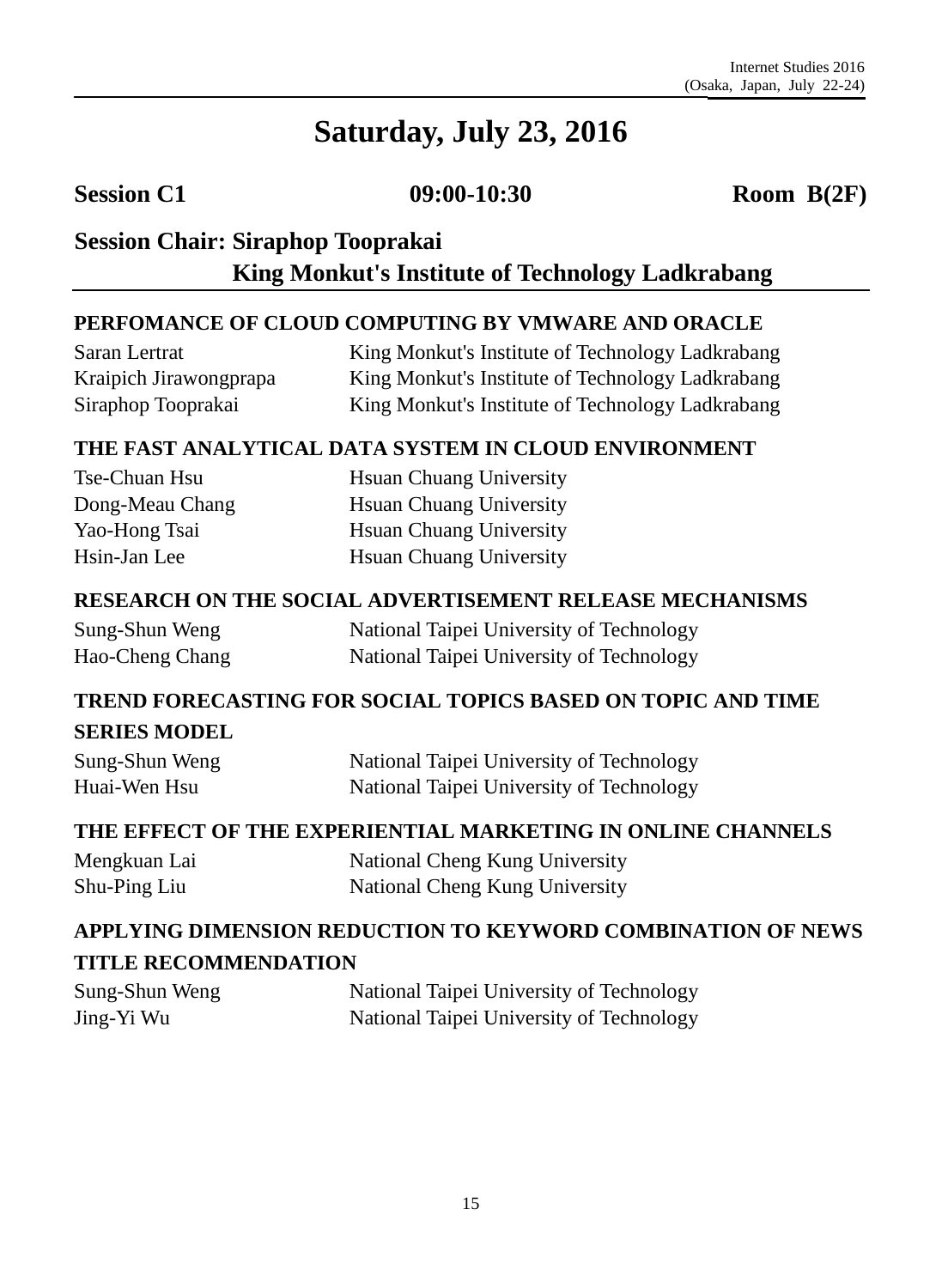**Session D1 09:00-10:30 Room C(2F)** 

### **Session Chair: Makoto Nakayama DePaul University**

#### **IMPACT OF PROJECT MANAGEMENT TOOLS ON PROJECT ESTIMATES AND BENEFITS**

| Makoto Nakayama | DePaul University            |
|-----------------|------------------------------|
| Charlie C. Chen | Appalachian State University |

#### **ANDROID BASED NAVIGATION SYSTEM FOR THE VISUALLY IMPAIRED**

| <b>Tamkang University</b> |
|---------------------------|
| <b>Tamkang University</b> |
| <b>Tamkang University</b> |
| <b>Tamkang University</b> |
| <b>Tamkang University</b> |
|                           |

#### **TOWARDS A MONITORING FRAMEWORK FOR MICROSERVICES APPLICATIONS USING SOFTWARE AGENTS AND ELK STACK**

| Hsi-Min Chen    |  |
|-----------------|--|
| Nien-Lin Hsueh  |  |
| Yi-Chung Chen   |  |
| Yang-Syuan Chen |  |
| Xuan-Ye Yang    |  |

Feng-Chia University Feng Chia University Feng-Chia University Feng-Chia University Feng-Chia University

#### **A FRAMEWORK FOR WEB COMMENTS-BASED OPINION MINING SYSTEM**

| Nien-Lin Hsueh | Feng Chia University |
|----------------|----------------------|
| Zong-Han Wu    | Feng Chia University |
| Feng-Cheng Lin | Feng Chia University |

#### **AN APPROACH FOR SITUATION AWARE CLOUD SERVICE COMPOSITION AND INTEGRATION FRAMEWORK**

| Chih-Hung Chang         | Hsiuping University of Science and Technology |
|-------------------------|-----------------------------------------------|
| Tse-Chuan Hsu           | <b>H</b> suan Chuang University               |
| William Cheng-Chung Chu | Tunghai University                            |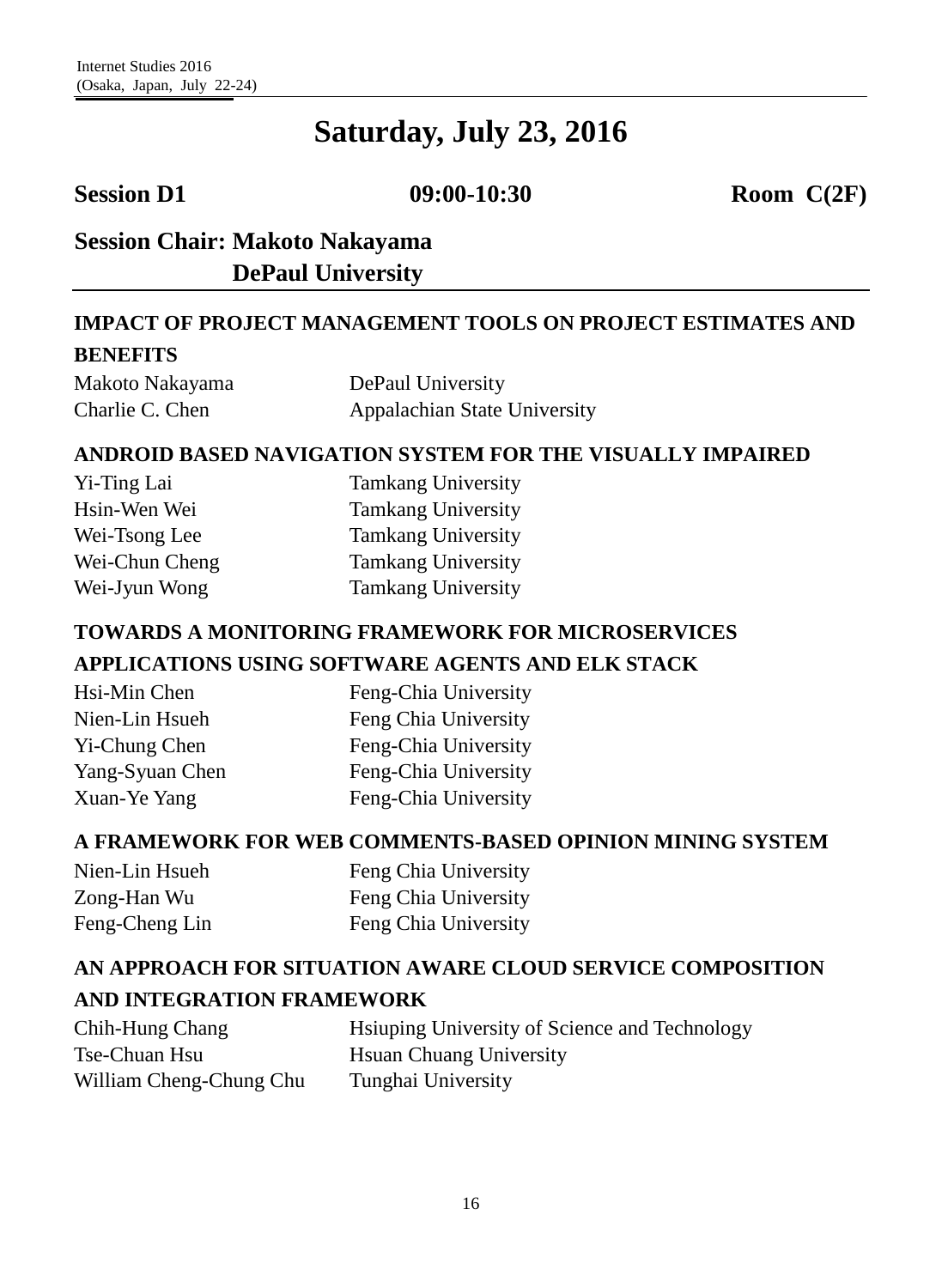**Session C2 10:50-12:20 Room B(2F)** 

# **Session Chair: Mengkuan Lai National Cheng Kung University**

#### **ELECTRONIC BANKING IN OPINION OF YOUNG CUSTOMERS IN POLAND**

| Elzbieta Wyslocka | Czestochowa University of Technology |
|-------------------|--------------------------------------|
| Dorota Jelonek    | Czestochowa University of Technology |

#### **A STUDY OF APPLYING A MODIFIED LOGISTIC REGRESSION TO CREDIT**

#### **SCORING**

| Sung-Shun Weng | National Taipei University of Technology |
|----------------|------------------------------------------|
| Yu-Fang Wu     | National Taipei University of Technology |

#### **THE HERDING BEHAVIOR AFTER LIFTING THE SHORT-SALE PRICE RESTRICTION UNDER THE AGE OF E-SECURITY BROKERS**

Chiao Yi Chang National Taichung University of Science and Technology

#### **THE LULL BEFORE THE STORM: RISE OF THE UNCONVENTIONAL BANKS** Jong-Peir Li National Cheng Chi University

#### **STUDY ON USER GENERATED CONTENT: TEXT ANALYTICS APPROACH OF HOTEL ONLINE REVIEWS**

| Yi Loon Saw     | <b>H</b> suan Chuang University |
|-----------------|---------------------------------|
| Liang-Chih Yang | <b>H</b> suan Chuang University |

#### **A STUDY ON IDENTIFYING ONLINE FAKE REVIEWS**

| Sung-Shun Weng | National Taipei University of Technology |
|----------------|------------------------------------------|
| Chin-Shiang Wu | National Taipei University of Technology |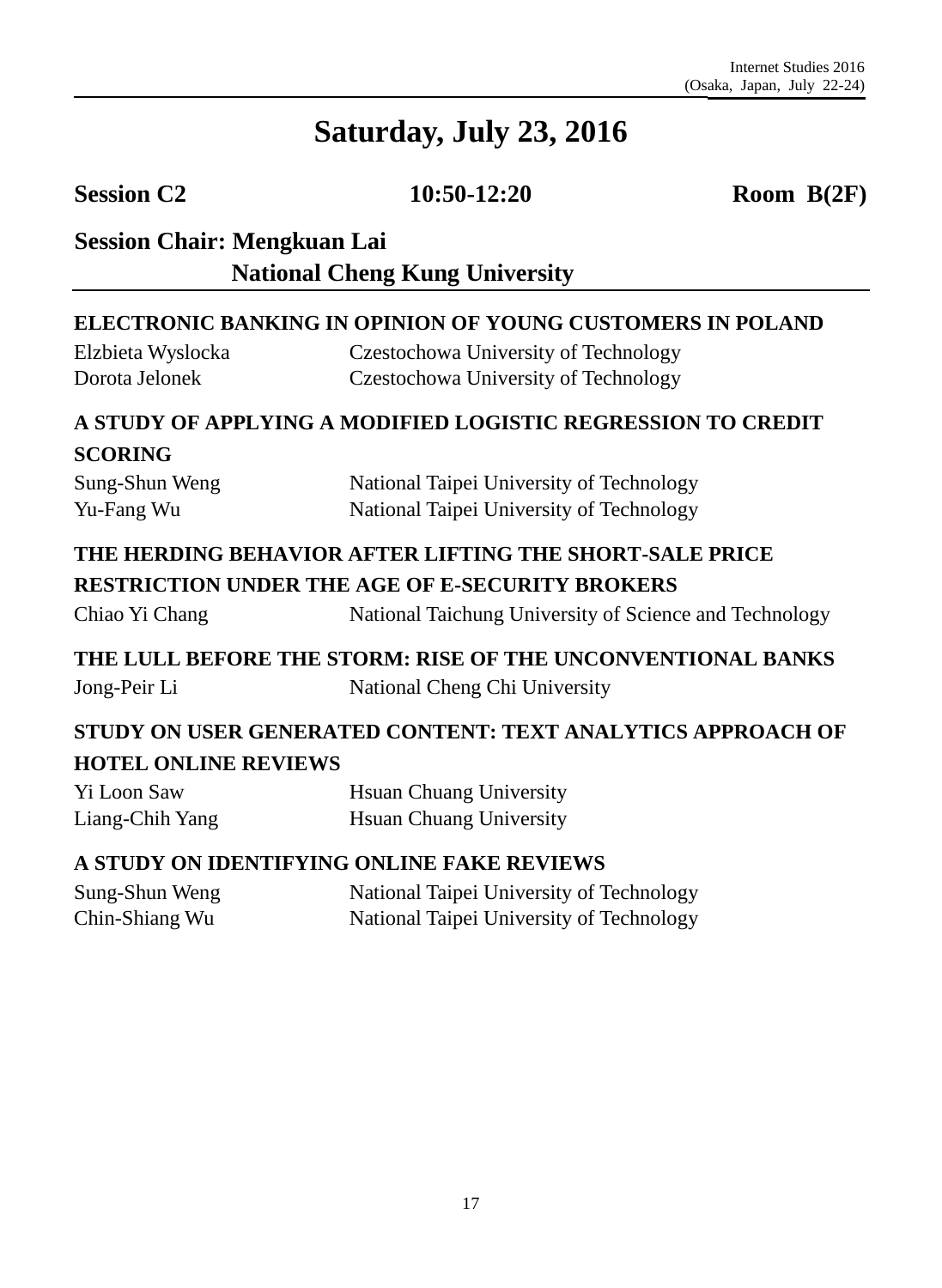**Session D2 10:50-12:20 Room C(2F)** 

# **Session Chair: Chyuan-Huei Thomas Yang Hsuan Chuang University**

# **A DATA HIDING METHOD BASED ON ADAPTIVE DIVIDED BLOCK SIZE WITH EXCLUSIVE-OR OPERATION IN BINARY IMAGE**

| Chyuan-Huei Thomas Yang | <b>H</b> suan Chuang University |
|-------------------------|---------------------------------|
| Yu-Tzu Wang             | <b>H</b> suan Chuang University |
| Po-An Chen              | <b>H</b> suan Chuang University |
| Shih-Syuan You          | <b>H</b> suan Chuang University |

#### **BIOMETRIC SPOOFING DETECTION BASED ON IMAGE QUALITY ANALYSIS**

| Yao-Hong Tsai  | <b>H</b> suan Chuang University |
|----------------|---------------------------------|
| Yu-Jung Lin    | <b>H</b> suan Chuang University |
| Yi-Cheng Chang | <b>H</b> suan Chuang University |
| Yu-Ping Huang  | <b>H</b> suan Chuang University |

## **A LOW-COST INTERACTIVE 3D MEDICAL IMAGE DISPLAY SYSTEM BASED ON GOOGLE CARDBOARD AND LEAP MOTION**

| Tsai-Rong Chang | Southern Taiwan University of Science and Technology |
|-----------------|------------------------------------------------------|
| Ding-Horng Chen | Southern Taiwan University of Science and Technology |
| Guan-Yin Chen   | Southern Taiwan University of Science and Technology |

## **A MECHANISM FOR ADAPTIVE MUSIC-TYPE SELECTION BASED ON WEARABLE DEVICE**

| Ning-Han Liu | National Pingtung University of Science & Technology |
|--------------|------------------------------------------------------|
| Deng-Yu Yang | National Pingtung University of Science & Technology |

#### **THE MULTIPLE-USER VIRTUAL REALITY FPS GAME IMPLEMENTATION WITH A HEAD-MOUNTED DISPLAY**

| Kuo-Yi Chen | National Formosa University |
|-------------|-----------------------------|
| Yu-Cheng Lu | National Formosa University |

#### **THE RESEARCH OF VISUALIZATION EFFECT ON RECOMMENDER SYSTEM**

Wen-Yau Liang National Changhua University of Education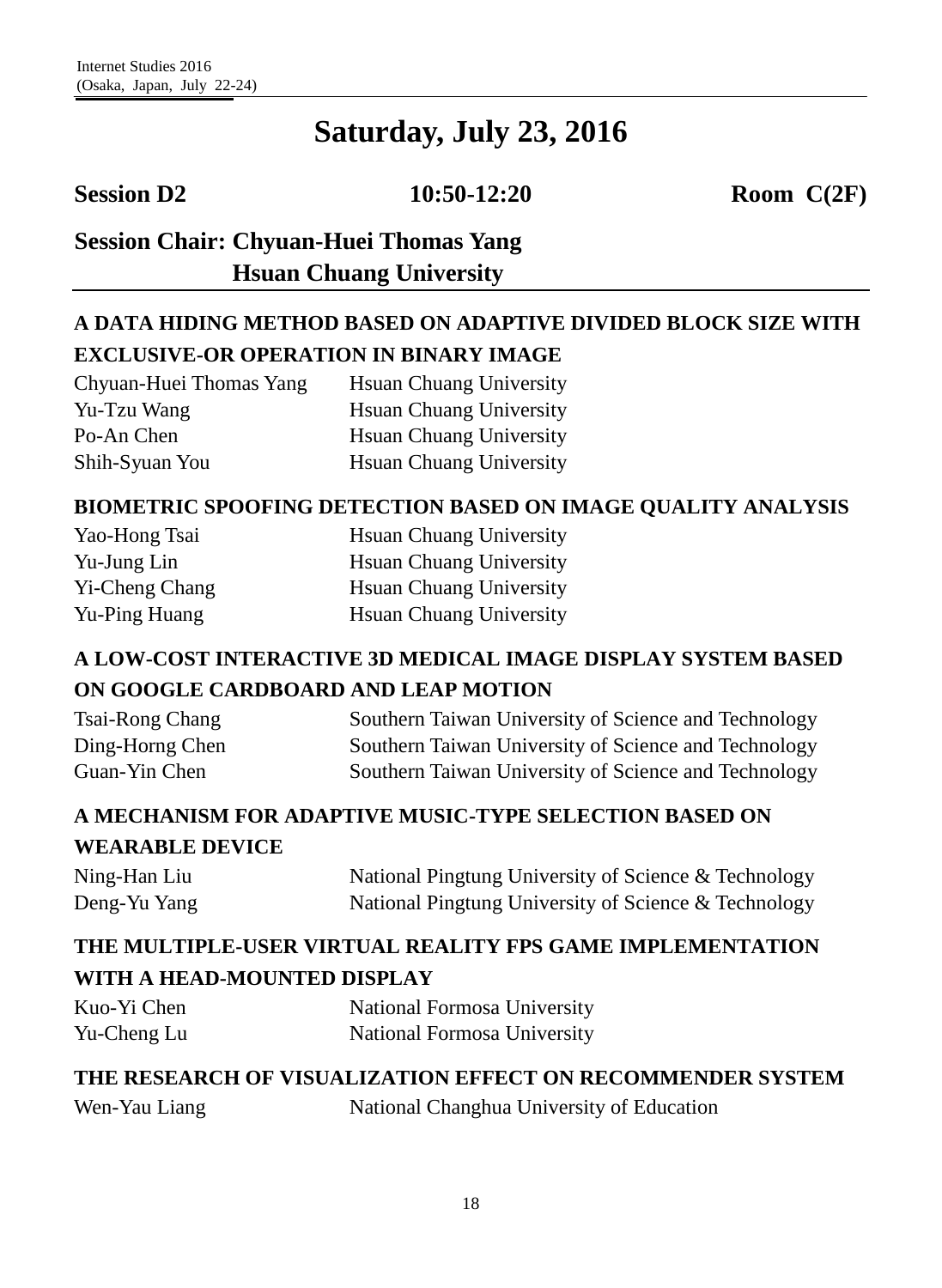**Session C3 13:40-15:10 Room B(2F)**

## **Session Chair: Dorota Jelonek**

**Czestochowa University of Technology** 

## **APPLYING THE BALANCED SCORECARD TO UNIVERSITY E-LEARNING SYSTEM**

| Dorota Jelonek    | Czestochowa University of Technology |
|-------------------|--------------------------------------|
| Elzbieta Wyslocka | Czestochowa University of Technology |

### **QUALITY-ORIENTED FLIPPED BLENDED E-LEARNING COURSES PLANNING AND IMPLEMENTATION**

| Shu-Ping Chang | Asia University and Chihlee University of Technology |
|----------------|------------------------------------------------------|
| Rong-Chi Chang | Asia University                                      |
| Ming-Hsiu Yu   | Ku-Pao Home Economics & Commercial High School       |

## **A DOCUMENTS WRITING SUPPORT SYSTEM: LEARNING AND SHARING HOW TO EXPRESS BY TEXT**

| Tatsuya Kobayashi | Takushoku University |
|-------------------|----------------------|
| Hitoshi Sasaki    | Takushoku University |
| Nana Yamamoto     | Takushoku University |

## **THE EFFICACY OF THE WEB-BASED METABOLIC SYNDROME PREVENTION PROGRAM IN TAIWANESE ADOLESCENT GIRLS**

| Mei-Chen Su  | Chang Gung University of Sciences and Technology          |
|--------------|-----------------------------------------------------------|
| Lee-Ing Tsao | National Taipei University of Nursing and Health Sciences |

## **EFFECTS OF SELF-EFFICACY AND FEEDBACK STRATEGIES ON PROGRAMMING DEBUGGING ACTIVITIES**

Yu-Feng Lan National Formosa University

## **AN IOT-BASED 3-TIER ARCHITECTURE FOR LEARNING LEAN-BASED OPERATIONS MANAGEMENT CURRICULUM**

| Ming-Jen Chiou      | St. John's University                    |
|---------------------|------------------------------------------|
| Kirin Chen          | AXIS-Group                               |
| Jyun Jie Jay Chen   | National Taipei University of Technology |
| Yin Tung Albert Sun | National Taipei University of Technology |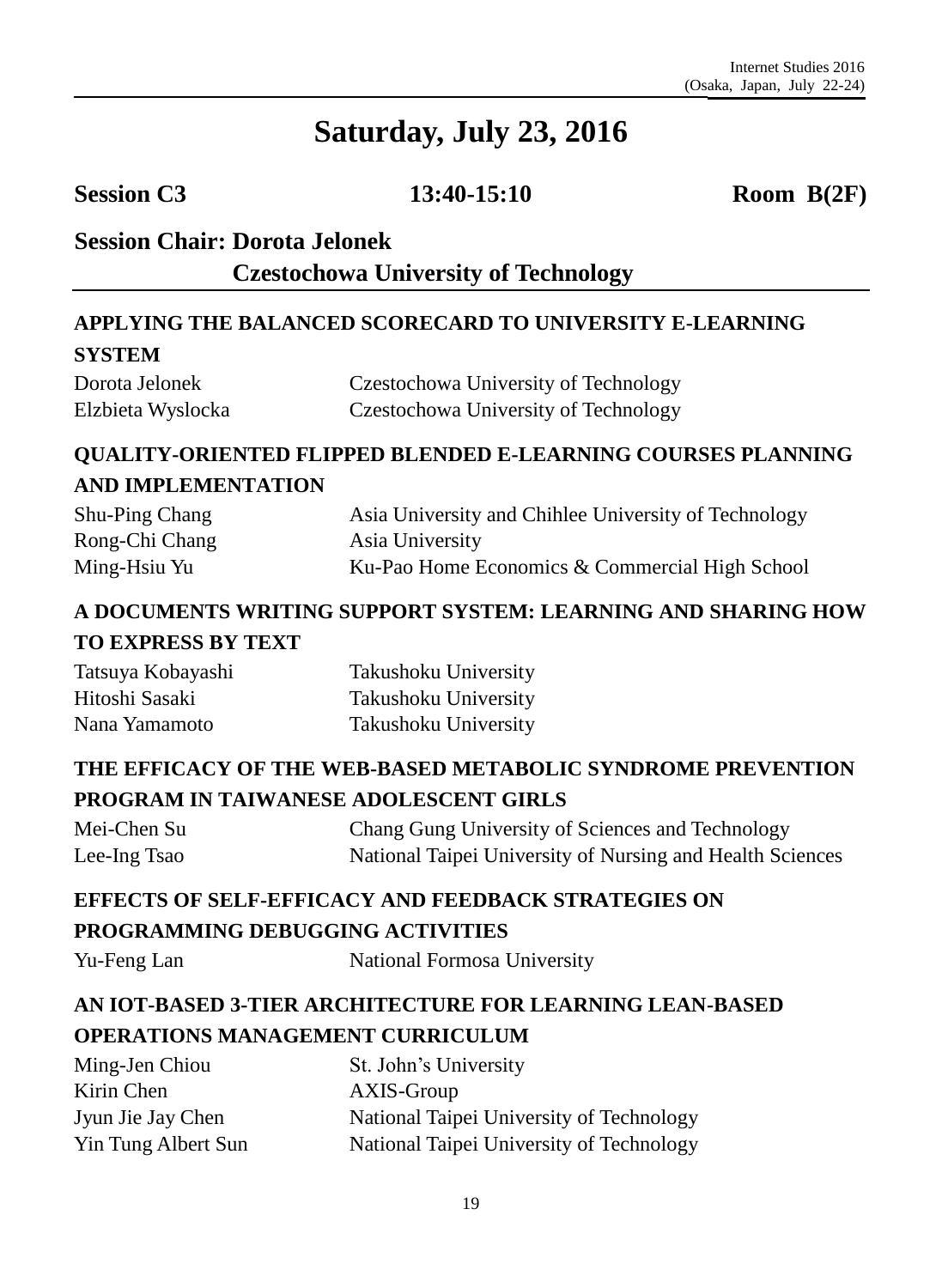**Session D3 13:40-15:10 Room C(2F)**

## **Session Chair: Chang-Yang Lin Eastern Kentucky University**

#### **PROACTIVE INFORMATION GOVERNANCE FOR PRE-DISCOVERY**

Chang-Yang Lin Eastern Kentucky University

#### **THE STUDY OF GEOSPATIAL DISTRIBUTION BY SOM CLUSTERING IN TRAJECTORIES MINING - THE CASE OF BEIJING**

Feng-Cheng Lin Tin-Yin Chou Yan-Po He Chang-Shian Chen

Feng Chia University Feng Chia University Feng Chia University Feng Chia University

# **INVESTIGATING PHYSICIANS' INTENTIONS TOWARD ELECTRONIC MEDICAL RECORDS EXCHANGE SYSTEM CONTINUANCE: AN INTEGRATION OF EXPECTATION CONFIRMATION MODEL AND KNOWLEDGE SHARING PERSPECTIVE**

| Rai-Fu Chen   | Chia Nan University of Pharmacy & Science |
|---------------|-------------------------------------------|
| Ju-Ling Hsiao | Chia Nan University of Pharmacy & Science |
| Chin-Yu Chen  | Chi-Mei Medical Center                    |

### **AN AUTOMATIC PROGRESS PREDICTION SYSTEM FOR PROJECTS IN THE CONSTRUCTION OF SOIL AND WATER CONSERVATION BUREAU IN TAIWAN**

Feng-Cheng Lin Wie-Chien Chang Tin-Yin Chou Jui-Peng Wu Feng Chia University Feng Chia University Feng Chia University Soil and Water Conservation Bureau, Council of Agriculture

#### **GAME RECOMMENDATION BASED ON PERSONALITY TRAITS**

Hsin-Chang Yang Cathy S. Lin Zi-Rui Huang

National University of Kaohsiung National University of Kaohsiung National University of Kaohsiung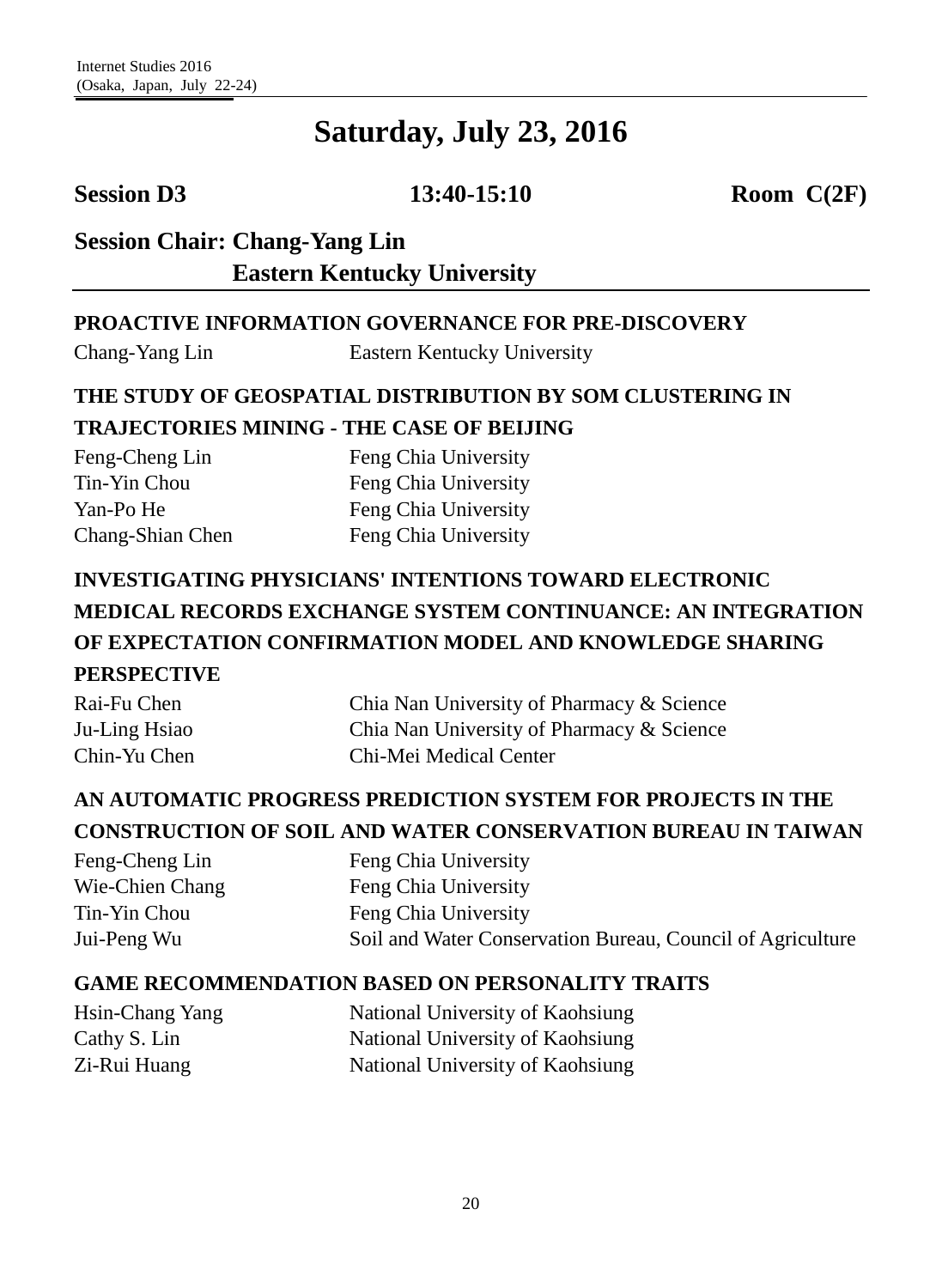#### **DISCOVERY OF CUSTOMER BEHAVIORAL CHANGE IN E-COMMERCE**

Cheng-Kui Huang Ming-Ching Lee

National Chung Cheng University National Chung Cheng University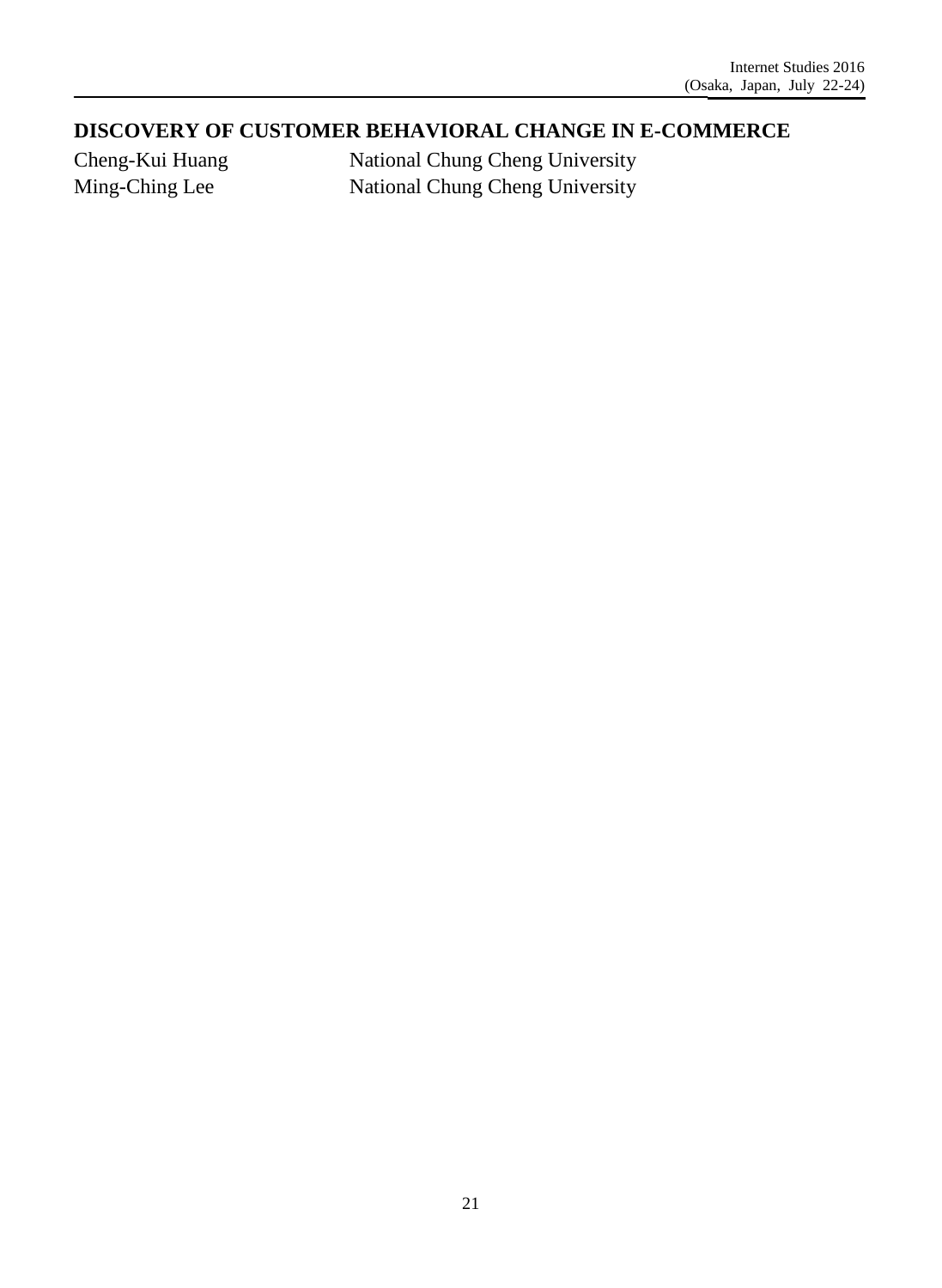**Session C4 15:30-17:00 Room B(2F)**

# **Session Chair: Alfred Miller Higher Colleges of Technology**

# **COMPUTER-AIDED CONTENT ANALYSIS OF THE CORPUS OF BUSINESS DISCOURSE: A COMPARISON OF ACCOUNTING AND HR LEARNERS.** Alfred Miller Higher Colleges of Technology

# **DESIGNING NEEDS OF E-HEALTH MANAGEMENT PLATFORM AMONG PREGNANT WOMEN WITH HIGH RISK OF GESTATIONAL DIABETES MELLITUS**

| Mei-Chen Su   | Chang Gung University of Sciences and Technology |
|---------------|--------------------------------------------------|
| Hui-Chi Huang | Chang Gung University of Sciences and Technology |
| Jui-Chang Sun | Chang Gung University of Sciences and Technology |
| Min-Yu Chang  | <b>Chang Gung Memorial Hospital</b>              |

#### **THE IMPORTANCE OF COMPUTERS IN EDUCATION**

| Marcean Crin      | Scoala Postliceala Sanitara "Fundeni" |
|-------------------|---------------------------------------|
| Alexandru Mihaela | Scoala Postliceala Sanitara "Fundeni" |
| Mihai Florenta    | Scoala Postliceala Sanitara "Fundeni" |

### **CONSTRUCTING A PERFORMANCE EVALUATION MATRIX IN THE MEASURE STEP OF SIX-SIGMA TO IMPROVE E-LEARNING QUALITY**

| Kuen-Suan Chen | National Chin-Yi University of Technology |
|----------------|-------------------------------------------|
| Hsuan-Yu Chen  | Feng Chia University                      |
| Ming-Teng Hsu  | National Ilan University                  |

## **INTERACTIVE COMPUTER PROGRAM AND CRASH COURSE APPROACH ARE EFFECTIVE MODE FOR INDUSTRY EMPLOYMENT TRAINING IN CENTRAL MINDANAO PHILIPPINES**

Mildred Accad Sultan Kudarat State University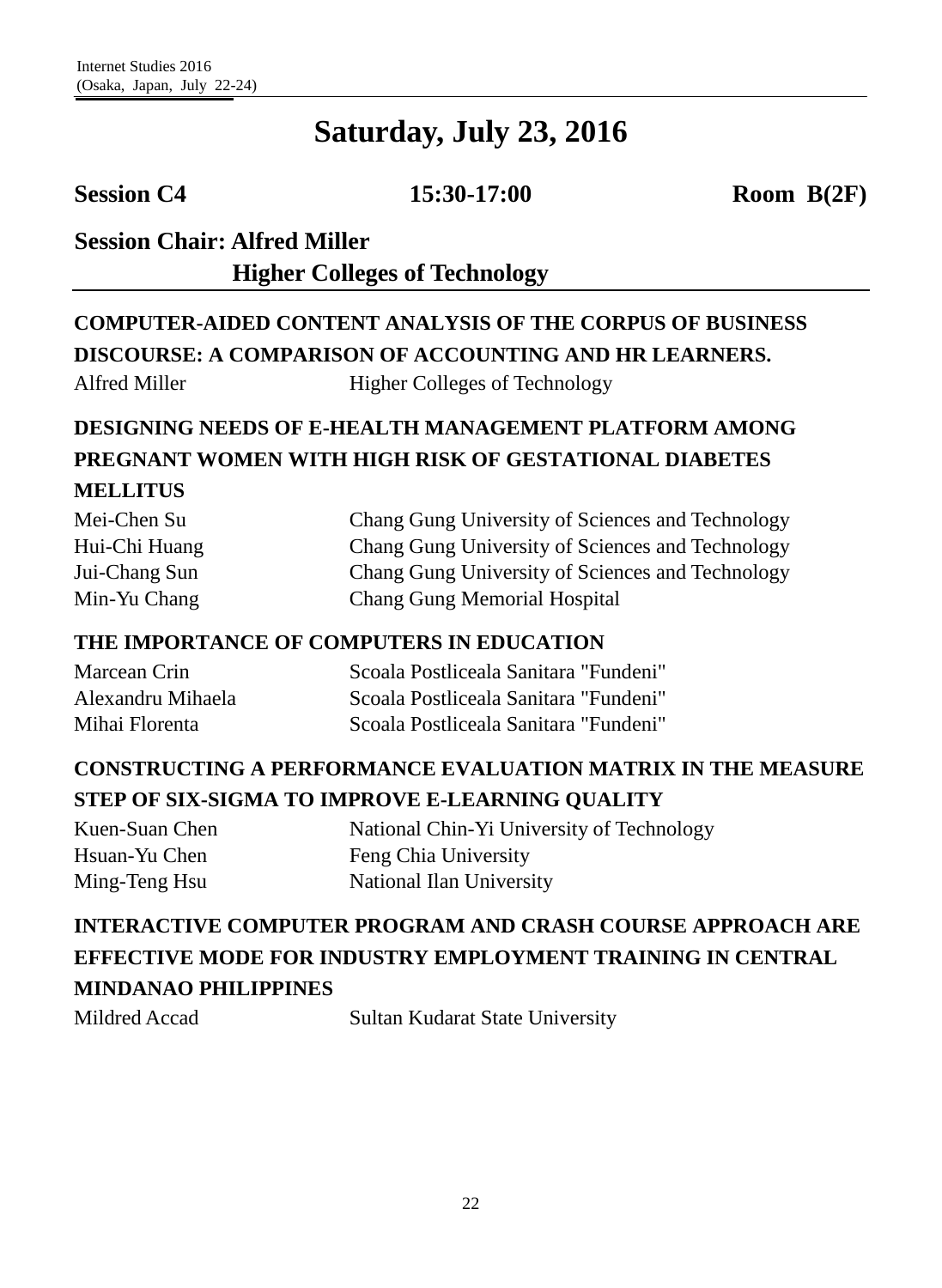**Session D4 15:30-17:00 Room C(2F)**

## **Session Chair: Darryl Forsyth Massey University**

## **IN MY PROFESSIONAL OPINION: ACADEMIC AND PRACTITIONER VIEWS ON WORKPLACE CYBERBULLYING IN NEW ZEALAND**

| Darryl Forsyth  | <b>Massey University</b> |
|-----------------|--------------------------|
| Natalia D'Souza | <b>Massey University</b> |
| David Tappin    | <b>Massey Univeristy</b> |
| Bevan Catley    | Massey University        |

#### **EXPLORING SOCIAL MEDIA USE AND CIVIC ENGAGEMENT ON THE DISCUSSION OF ANTI-NUCLEAR ISSUE**

| Cathy S. Lin  | National University of Kaohsiung |
|---------------|----------------------------------|
| Feng Yang Kuo | National Sun Yat-sen University  |
| Ching-Ya Hung | National University of Kaohsiung |

### **THE EMPIRICAL STUDY OF USABILITY AND CREDIBILITY ON INTENTION USAGE OF GOVERNMENT-TO-CITIZEN SERVICES**

| <b>Tsang-Hsiang Cheng</b> | Southern Taiwan University of Science and Technology |
|---------------------------|------------------------------------------------------|
| Shih-Chih Chen            | Southern Taiwan University of Science and Technology |
| Taqwa Hariguna            | <b>STMIK AMIKOM Purwokerto</b>                       |

#### **UNVEILING THE IMPACT OF EMOTICONS IN THE PHILIPPINE CONTEXT**

| De La Salle University-Manila, Philippines |
|--------------------------------------------|
| De La Salle University-Manila, Philippines |
| De La Salle University-Manila, Philippines |
| De La Salle University-Manila, Philippines |
|                                            |

## **A STUDY OF DIGITAL ADVERTISING STRATEGIES FOR LUXURY BRANDS IN A GLOBAL PERSPECTIVE**

Satikarn Gipp Limaksorn Shang-Chia Liu Pay-Wen Yu Shang-Lin Yang

Fu Jen Catholic University Fu Jen Catholic University Fu Jen Catholic University Fu Jen Catholic University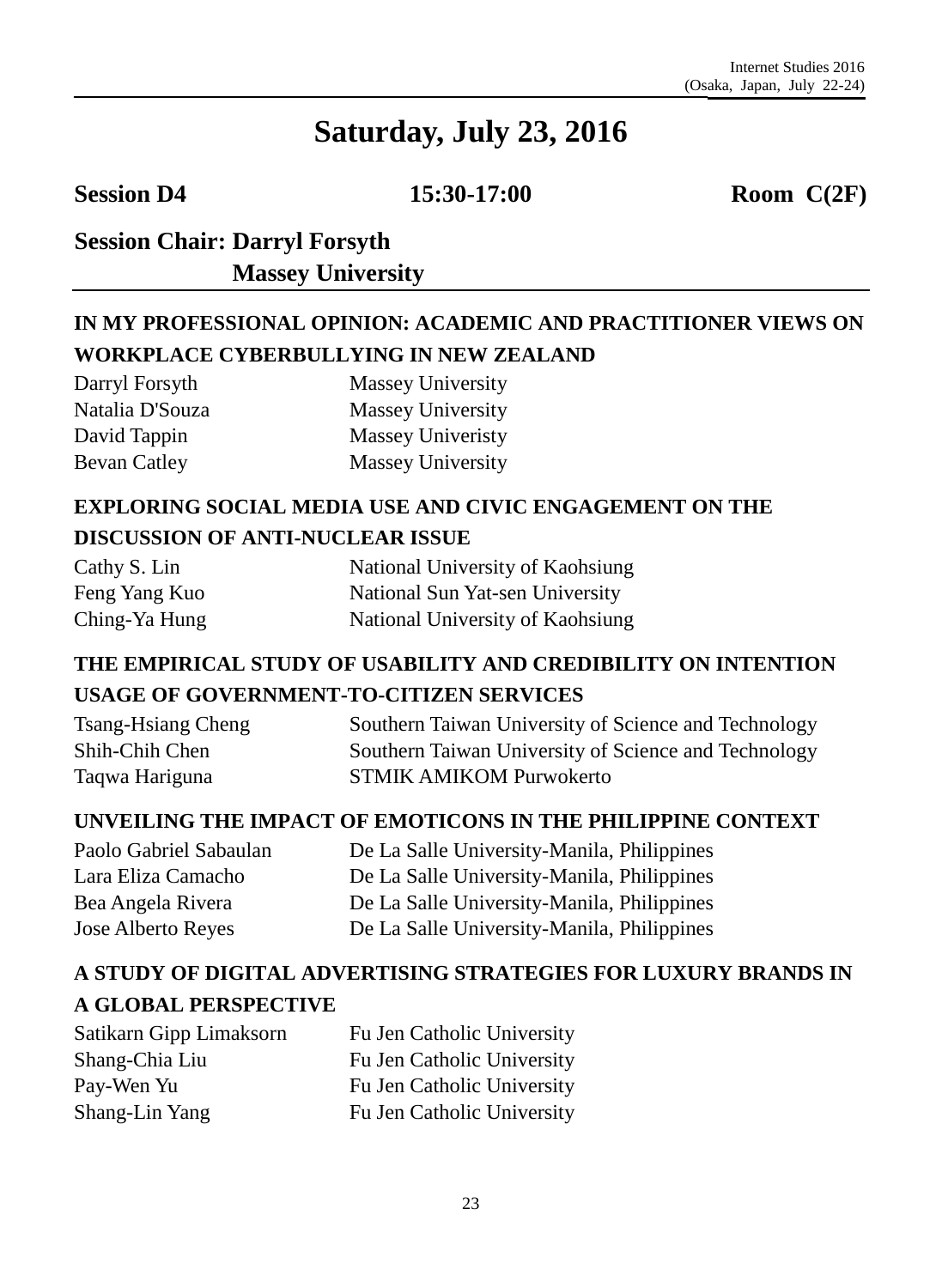# **INVESTIGATE THE INFLUENCE AND MODERATORS OF THE EMBARRASSMENT ON THE CONTINUAL USAGE AND KNOWLEDGE SHARING INTENTION IN VIRTUAL COMMUNITIES: A DRAMATURGIC APPROACH**

Sheng-Cheng Lin Tunghai University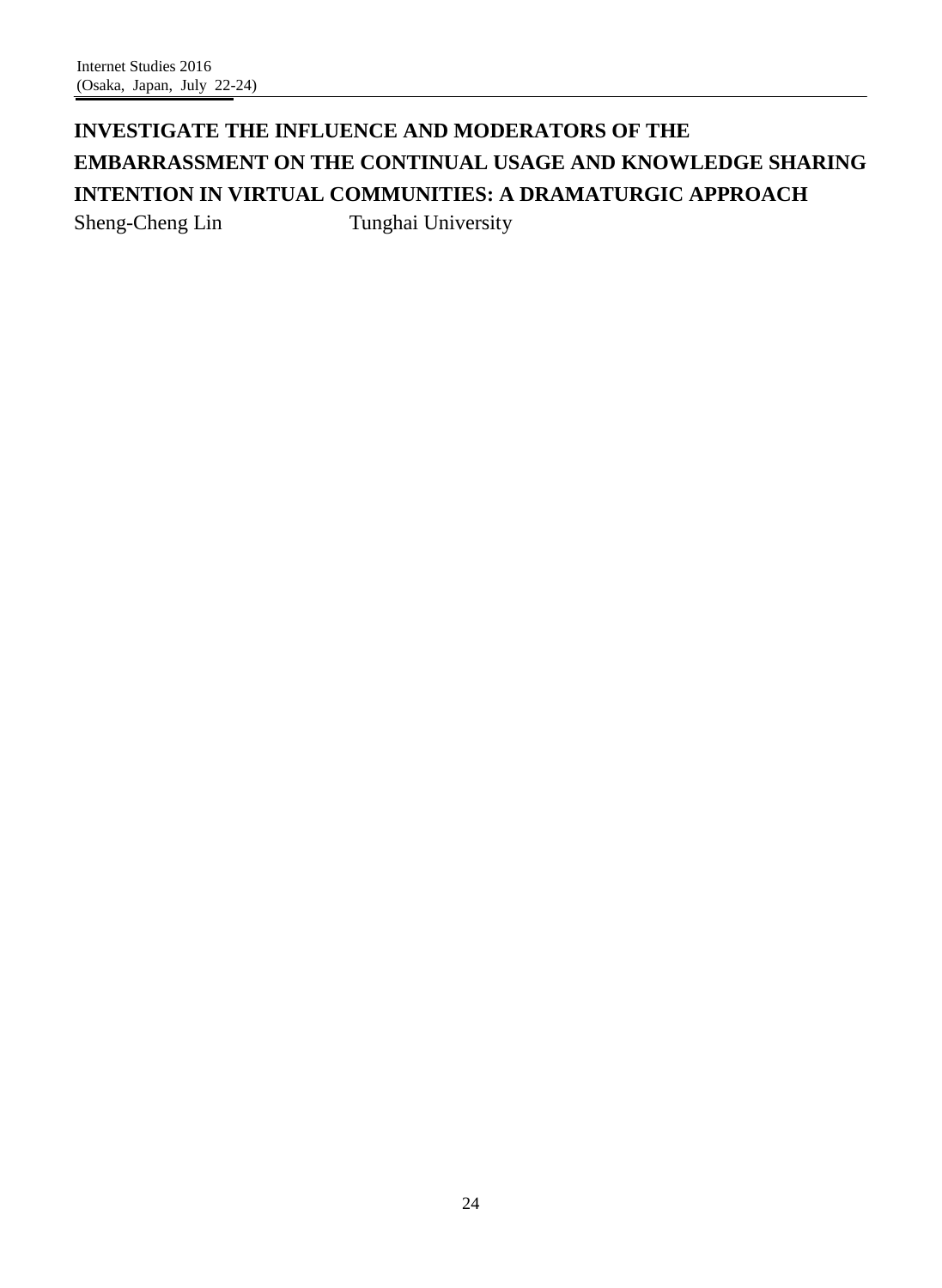**Session E1 09:00-10:30 Room B(2F)**

# **Session Chair: Simon Wong The Hong Kong Polytechnic University**

# **RESEARCH PARADIGM, VALIDITY AND RELIABILITY OF MIXED METHODS DESIGNED TO EXPLORE THE INFLUENCES ON ONLINE LEARNING IN HONG KONG BILINGUAL CYBER HIGHER EDUCATION**

| Simon Wong  | The Hong Kong Polytechnic University |
|-------------|--------------------------------------|
| Paul Cooper | <b>Brunel University</b>             |

#### **BIBLOMETRIC ANALYSIS OF SOCIAL EXCHANGE THEORY**

| Chien-Liang Lin | Kaomei Junior College of Health Care and Management |
|-----------------|-----------------------------------------------------|
| Jun-Yan Liu     | Kaomei Junior College of Health Care and Management |
| Yen-Chung Chen  | Kao Yuan University                                 |
| Pei-Jun Yang    | Kao Yuan University                                 |

#### **THE INFLUENCE OF SUPPLY CHAIN RELATIONSHIPS ON THE ADOPTION OF OPEN STANDARDS INTER-ORGANIZATIONAL INFORMATION SYSTEMS: A CONCEPTUAL FRAMEWORK**

| Xiaodie Pu        | The Hong Kong Polytechnic University |
|-------------------|--------------------------------------|
| Felix T. S. Chan  | The Hong Kong Polytechnic University |
| Alain Y. L. Chong | University of Nottingham             |

#### **THE CORE KNOWLEDGE OF FACEBOOK**

| Wen-Lung Shiau | Ming Chuan University |
|----------------|-----------------------|
| He-Hong Lai    | Ming Chuan University |

# **THE INTENTION FOR INTERNATIONAL STUDENTS TO USE E-BOOK IN TAIWAN**

| Nguyen Trong Thanh | <b>Chinese Cuture University</b>  |
|--------------------|-----------------------------------|
| Kuang-Heng Shih    | <b>Chinese Culture University</b> |

# **TAIWAN TELECOMMUNICATION COMPANY 4G MOBILE INTERNET SERVICE QUALITY EVALUATION BY UTILIZING FUZZY PREFERENCE RELATION**

Tsung-Han Chang Hong-Ming Chen

Kao Yuan University I-Shou University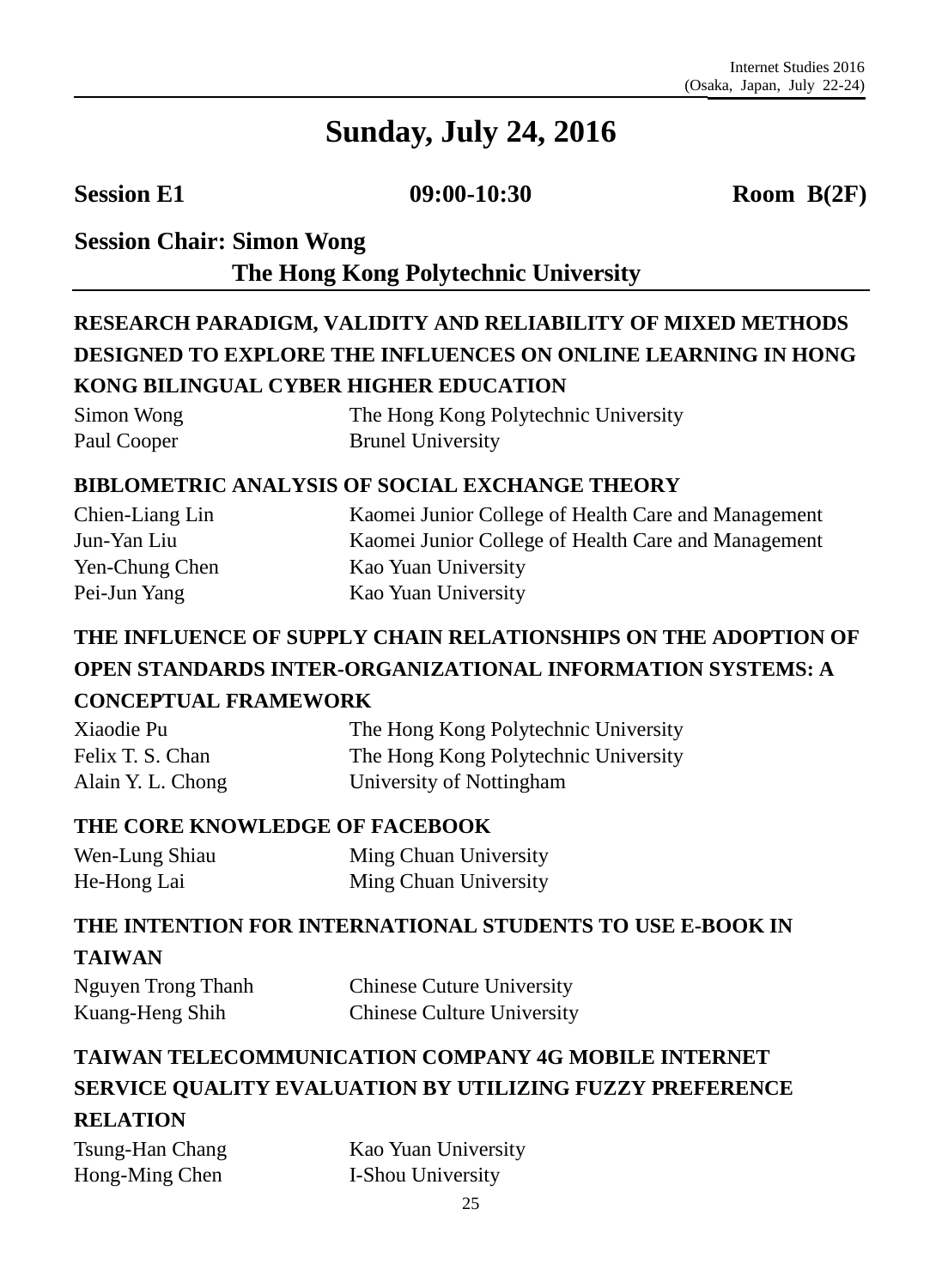**Session F1 09:00-10:30 Room C(2F)** 

**Session Chair: Thomas Y.S. Lee University of Illinois at Chicago** 

#### **PERFORMANCE ANALYSIS OF MOBILE COMMUNICATION NETWORKS**

Thomas Y.S. Lee University of Illinois at Chicago

#### **LONG EXTENDED TREE STRUCTURE FOR LOCAL DIAGNOSABILITY**

| Y-Chuang Chen | Ming Hsin University of Science and Technology |
|---------------|------------------------------------------------|
| Cheng-Wei Ni  | Ming Hsin University of Science and Technology |

#### **CONTROLLER TUNING IN MULTI-ROUTER NETWORKS**

| Teresa Alvarez |                          |
|----------------|--------------------------|
| J.M. Maestre   | University of valladolid |

#### **COLLABORATIVE DECISION FOR REMANUFACTURING SYSTEM**

| Liang-Tu Chen | National Pingtung Institute of Commerce |
|---------------|-----------------------------------------|
| Chun-Chin Wei | Chien-Hsin University                   |

#### **MATHEMATIZED CUTTER TOPOLOGY OF MACHINING PROCESS BY FRACTAL ALGORITHM**

Sung-Hua Wu National Kaohsiung First University of Science and Technology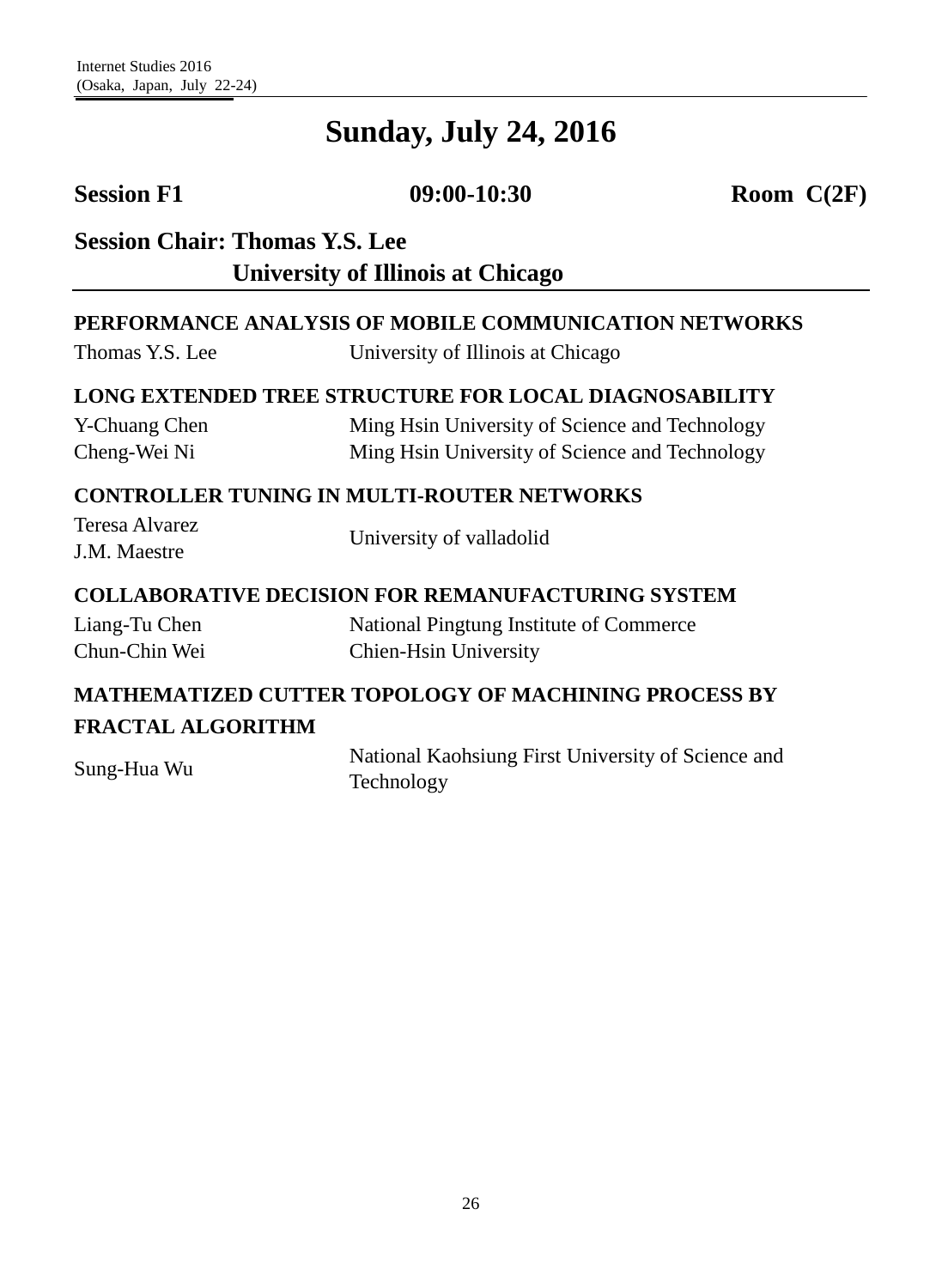**Session E2 10:50-12:20 Room B(2F)** 

# **Session Chair: Geng Cui Session Chair: Lingnan University**

# **IDENTIFYING THE INFLUENTIAL ASPECTS AND RATERS OF HOTELS FROM ONLINE REVIEWS: AN ITEM RESPONSE THEORY PERSPECTIVE**

| Geng Cui  |
|-----------|
| Ling Peng |
| Chunyu Li |

Lingnan University Lingnan University Lingnan University

# **DOES MOBILE APPLICATIONS CREATE MOBILE CUSTOMERS? THE EFFECTS OF MOBILE APPLICATION LOYALTY PROGRAM ADOPTION ON CUSTOMERS' INTER-PURCHASE TIME**

| Yoonseock Son | Korea Advanced Institute of Science and Technology |
|---------------|----------------------------------------------------|
| Wonseok Oh    | Korea Advanced Institute of Science and Technology |

#### **A STUDY ON THE RELATIONSHIPS AMONG PERSONALITY TRAITS, GENDER AND CUSTOMER KNOWLEDGE PREFERENCES**

| Shu-Mei Tseng    | I-Shou University  |
|------------------|--------------------|
| Chau-Wei Liang   | I-Shou University  |
| Hsien-Leing Tsai | I-Shou University, |

## **THE STUDY OF THE IMPACTS OF GAMIFICATION TACTICS ON USER'S SENSE OF BELONGINGS, PARTICIPATION AND SUBSEQUENT BEHAVIORAL**

#### **LOYALTIES**

| Chun-Der Chen | Ming Chuan University                             |
|---------------|---------------------------------------------------|
| Qun Zhao      | College of Science & Technology Ningbo University |
| Jin-Long Wang | Ming Chuan University                             |

## **CUSTOMER CHOICE IN MULTICHANNEL ENVIRONMENT OF CREATIVE PRODUCT**

Hsieh-Chih Chen Meng-Chu Chang Ching-Ching Ke

National Sun Yat-sen University/Kao Yuan University Meiho University /National Cheng-Kung University Kao Yuan University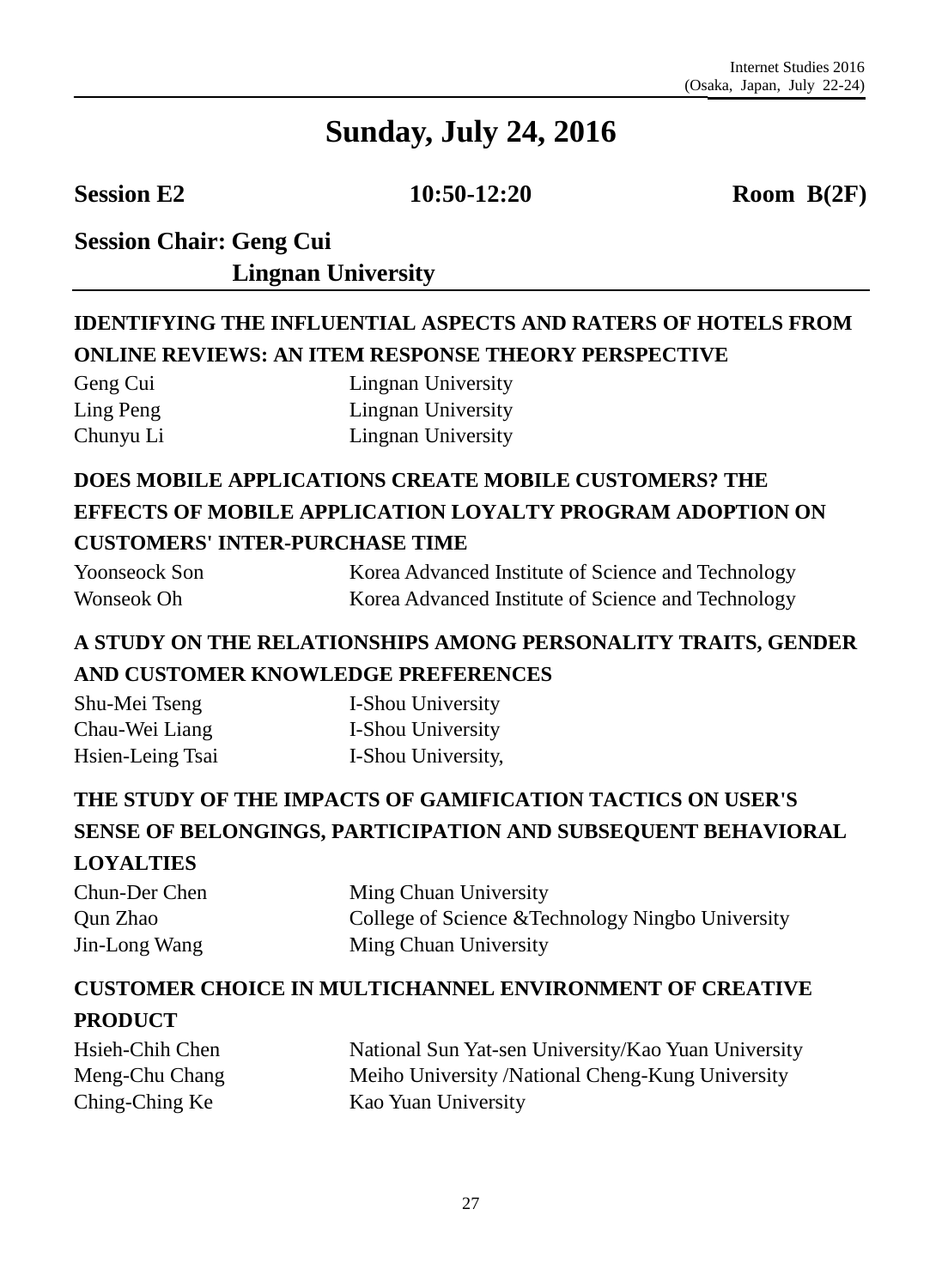### **IF THE PIECES FIT: THE CONFIGURATION EFFECT OF ONLINE PROMOTION ATTRIBUTES**

Ling Peng Suntong Qi Lingnan University Lingnan University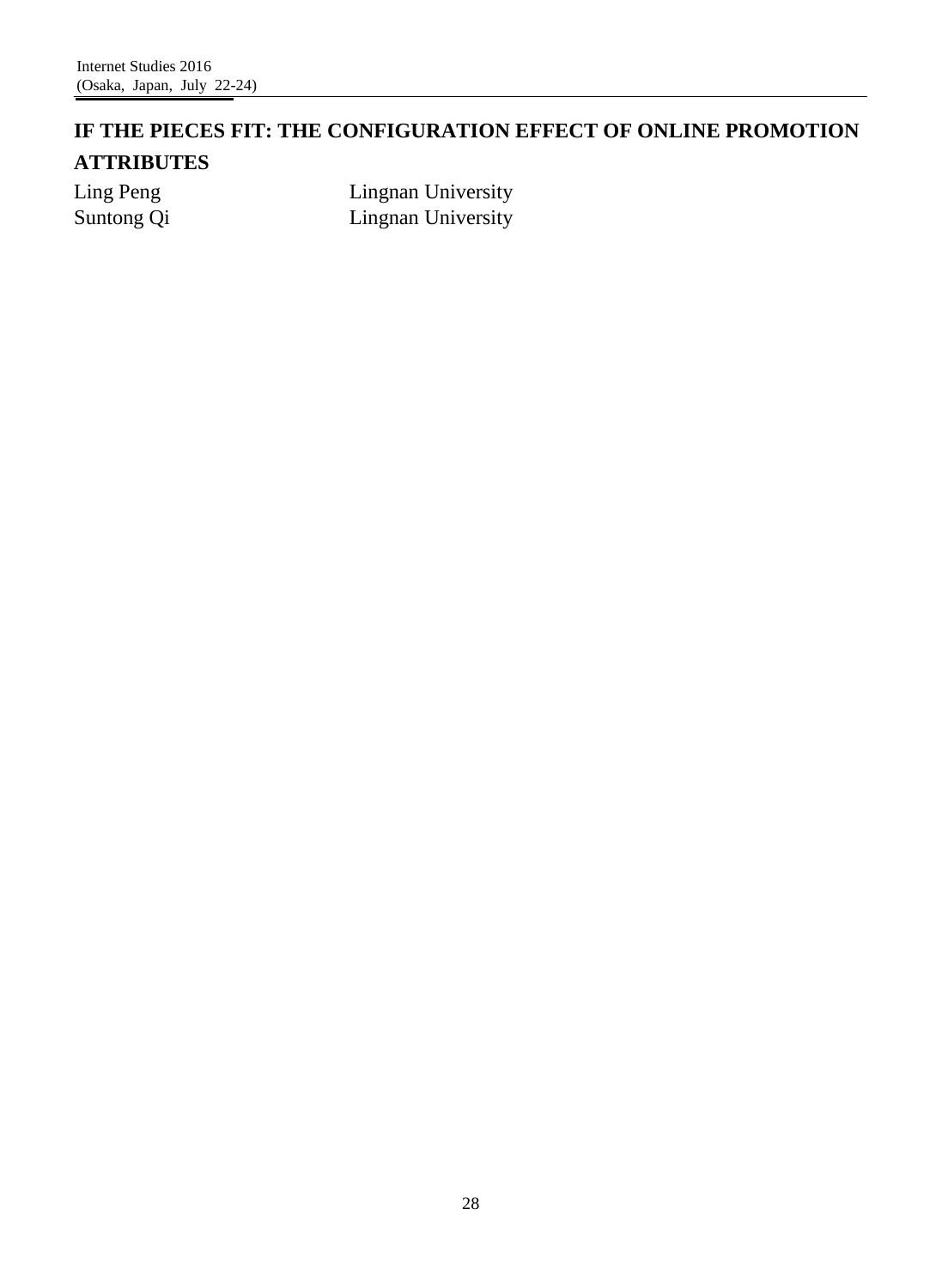**Session F2 10:50-12:20 Room C(2F)** 

# **Session Chair: Surasak Sanguanpong Kasetsart University**

# **INFORMATION GAIN BASED BAGGING BOOSTING MODEL FOR BGP MISCONFIGURATION DETECTION**

| Min Cheng            | City University of Hong Kong                               |
|----------------------|------------------------------------------------------------|
| Xuefeng Lin          | IP Technology Research Dept. Huawei Technologies Co., Ltd. |
| Qing Li              | City University of Hong Kong                               |
| Wenyin Liu           | City Tunghai University of Hong Kong                       |
| <b>Yuezhong Song</b> | IP Technology Research Dept. Huawei Technologies Co., Ltd. |

#### **TOWARDS 100 GB/S WEB FILTERING WITH MULTI-CORE PROCESSORS**

| Surachai Chitpinityon      |
|----------------------------|
| Supaporn Erjongmanee       |
| <b>Surasak Sanguanpong</b> |
| Kasom Koht-Arsa            |

Kasetsart University Kasetsart University Kasetsart University Kasetsart University

#### **TAG-READER MUTUAL AUTHENTICATION PROTOCOL FOR SAFE RFID/USN ENVIRONMENTS**

| Hong-Sung Kim  | <b>National Security Research Institute</b> |
|----------------|---------------------------------------------|
| In-A Song      | <b>Kunsan National University</b>           |
| Young-Seok Lee | <b>Kunsan National University</b>           |

#### **XOR-BASED PROGRESSIVE VISUAL CRYPTOGRAPHY SCHEMES**

| Pei-Ling Chiu | Ming Chuan University |
|---------------|-----------------------|
| Kai-Hui Lee   | Ming Chuan University |

#### **OPTIMALLY ESSENTIAL SECRET IMAGE SHARING SCHEME**

Chien-Chang Chen Shih-Chang Chen

Tamkang University Tamkang University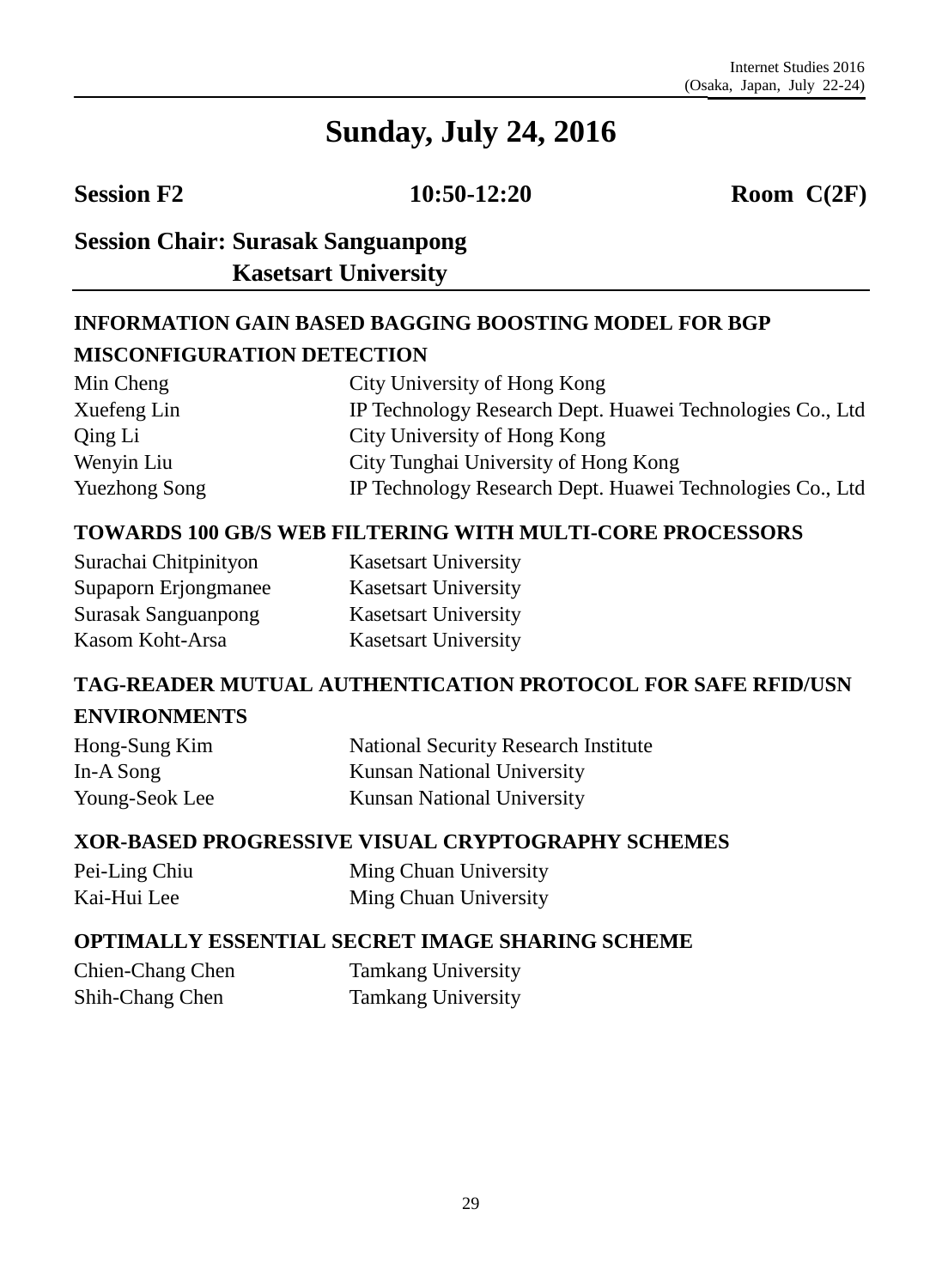**Session E3 13:40-15:10 Room B(2F)**

**Session Chair: Kwok Fai Tso**

**City University of Hong Kong** 

## **EFFECTS OF PLAYER'S PARTICIPATION PATTERNS ON ECONOMIC PERFORMANCE OF ENTERTAINMENT SHOPPING WEBSITE**

| Jin Li       | Xidian University            |
|--------------|------------------------------|
| Kwok Fai Tso | City University of Hong Kong |

#### **WHAT INFLUENCES READERS' INTENTION TO USE E-BOOKS- APPLYING THE ELABORATION LIKELIHOOD MODEL**

Wen-Lung Shiau Li-Chun Huang Ya-Wen Yang Ming Chuan University Ming Chuan University Ming Chuan University

#### **QUEUING BEHAVIOR AND EFFECTS ON PRICE PROMOTION: A CASE STUDY**

| Fang-Yu Kuo     | National Formosa University |
|-----------------|-----------------------------|
| Chih-Chin Liang | National Formosa University |

#### **EXPERIENCES ON BUILDING A BIG DATA PLATFORM FOR REAL APPLICATIONS: THE CASE OF ANSYS SIMULATIONS**

| Haochun Chen        | National Cheng Kung University           |
|---------------------|------------------------------------------|
| <b>Yifang Hsieh</b> | National Cheng Kung University           |
| Hung-Chang Hsiao    | National Cheng Kung University           |
| Yu-Chang Chao       | Industrial Technology Research Institute |

#### **USING ELECTRONIC WORD ON EXPLORING ONLINE BRAND IMAGE**

| Ting Lie       | Yuan Ze University |
|----------------|--------------------|
| Chaochang Chiu | Yuan Ze University |
| Yu-Ching Lin   | Yuan Ze University |

#### **ADOPTING MOBILE TECHNOLOGIES FOR SUPPLY CHAIN INTEGRATION AND PERFORMANCE**

| Wei-Hsi Hung  | National Chung Cheng University          |
|---------------|------------------------------------------|
| Wei-Hsiu Lin  | National Chiayi University               |
| Tai-Wei Huang | National Chung Cheng University          |
| Alex J.Y. Lee | National HsinChu University of Education |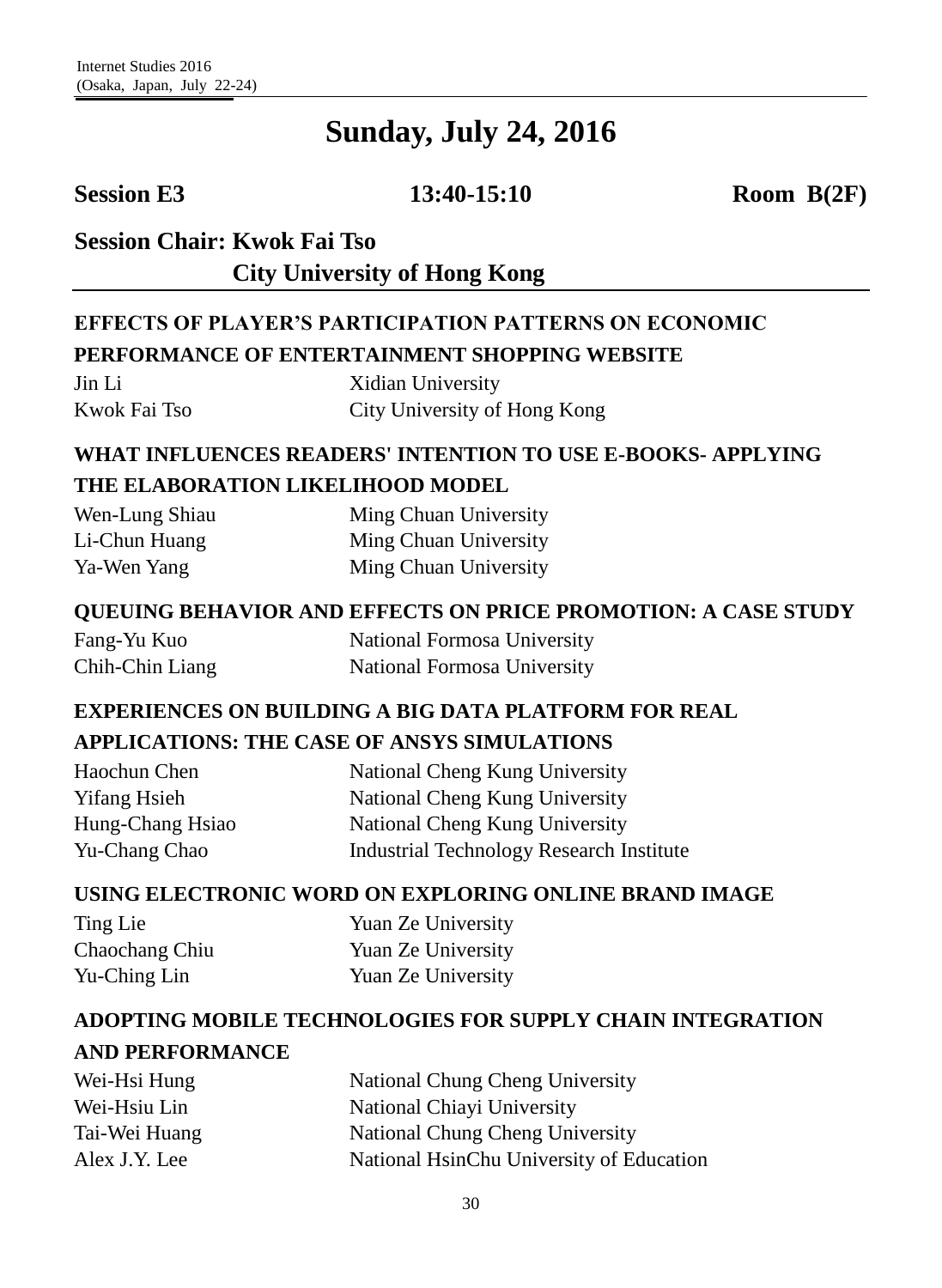**Session F3 13:40-15:10 Room C(2F)**

# **Session Chair: Mrs. Goodness Ntombentle Zulu University of South Africa**

# **THE ILLUSION OF DIFFUSION: A PERCOLATION PERSPECTIVE ON SOCIAL STRUCTURE AND SEGREGATION IN TWITTER NETWORKS**

| Byung Cho Kim      | Korea University                                   |
|--------------------|----------------------------------------------------|
| Hyeokkoo Eric Kwon | Korea Advanced Institute of Science and Technology |
| Youngok Kwon       | Sookmyung Women's University                       |
| Dongwon Lee        | Korea University                                   |
| Kyu-Min Lee        | Korea University                                   |
| Wonseok Oh         | Korea Advanced Institute of Science and Technology |

## **MATERIALISM ON SMARTPHONE ADDICTION: REVEAL THE MISSING LINKS THROUGH SELF-EFFICACY AND SOCIAL ANXIETY**

| Yu-Kang Lee     | National Sun Yat-sen University |
|-----------------|---------------------------------|
| Chun-Tuan Chang | National Sun Yat-sen University |
| You Lin         | National Sun Yat-sen University |
| Zhao-Hong Cheng | National Sun Yat-sen University |

# **EVALUATION ON PERFORMANCE OF SWITCHING INTENTION IN MOBILE HEALTHCARE INFORMATION SYSTEMS IMPORT : SELF-DETERMINATION THEORY PERSPECTIVE**

| Wei-Tsong Wang  | National Cheng Kung University |
|-----------------|--------------------------------|
| Chih-Yang Cheng | National Cheng Kung University |

#### **A STUDY OF RADIO AUDIENCE EXPERIENCES AND THEIR IMPACT ON MOBILE APPLICATION USE**

| Wan-Ning Wu   | National Sun Yat-sen University |
|---------------|---------------------------------|
| Feng-Yang Kuo | National Sun Yat-sen University |
| Chih-Yi Tseng | National Sun Yat-sen University |
| Hsiu-Hui Tsai | National Sun Yat-sen University |

# **THE INFLUENCE OF AESTHETICS DESIGN ON PURCHASE INTENTION IN MOBILE GAMES**

| Li-Chun Huang | Ming Chuan University |
|---------------|-----------------------|
| Chia-Yu Chao  | Ming Chuan University |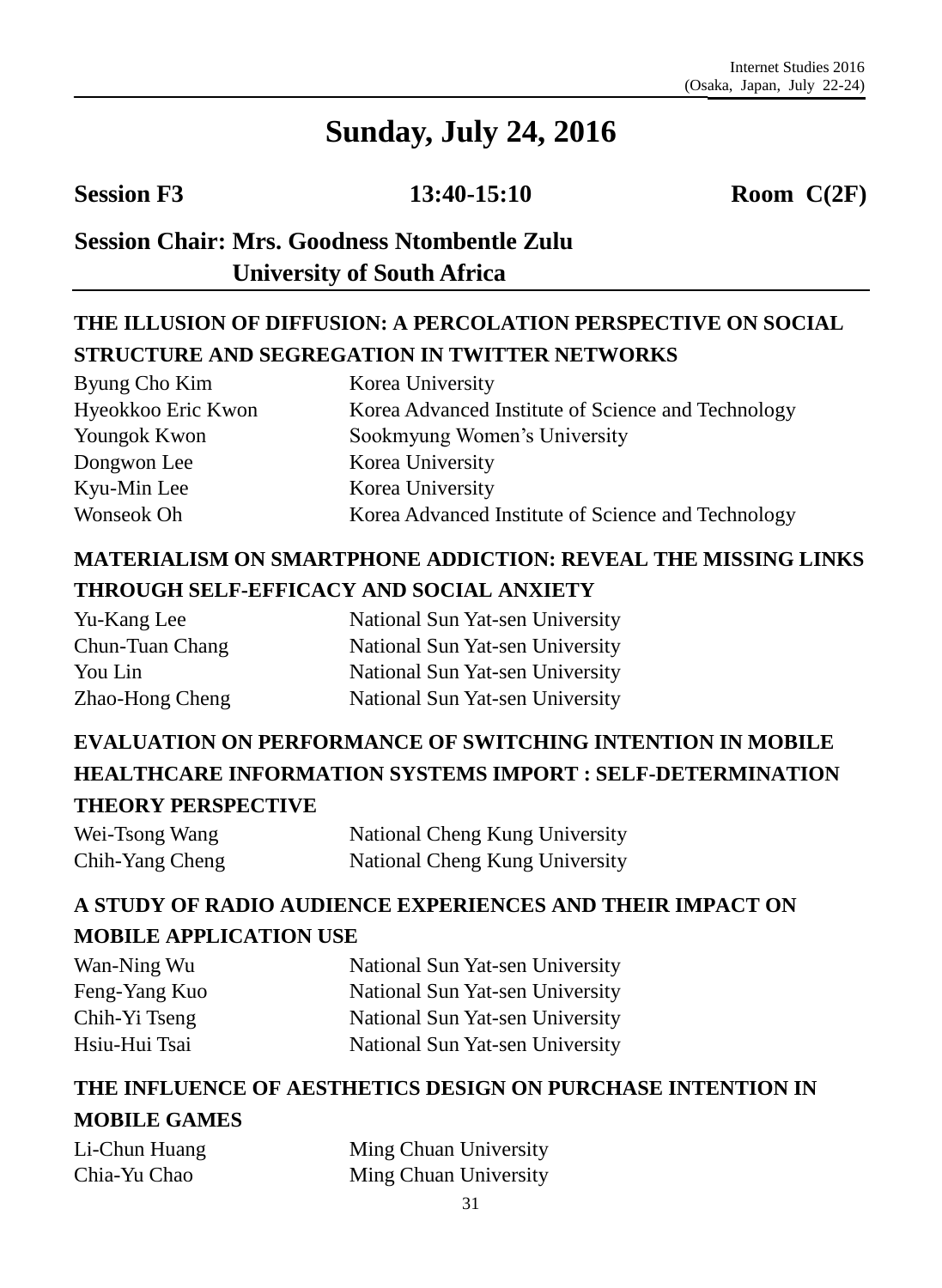### **NOT ALL SELFIES ARE THE SAME: THE SELFIES SCALE AND ITS ASSOCIATION WITH PERSONALITY TRAITS**

Yi-Tai Seih Kate Blackburn National Taiwan University of Science and Technology University of Texas at Austin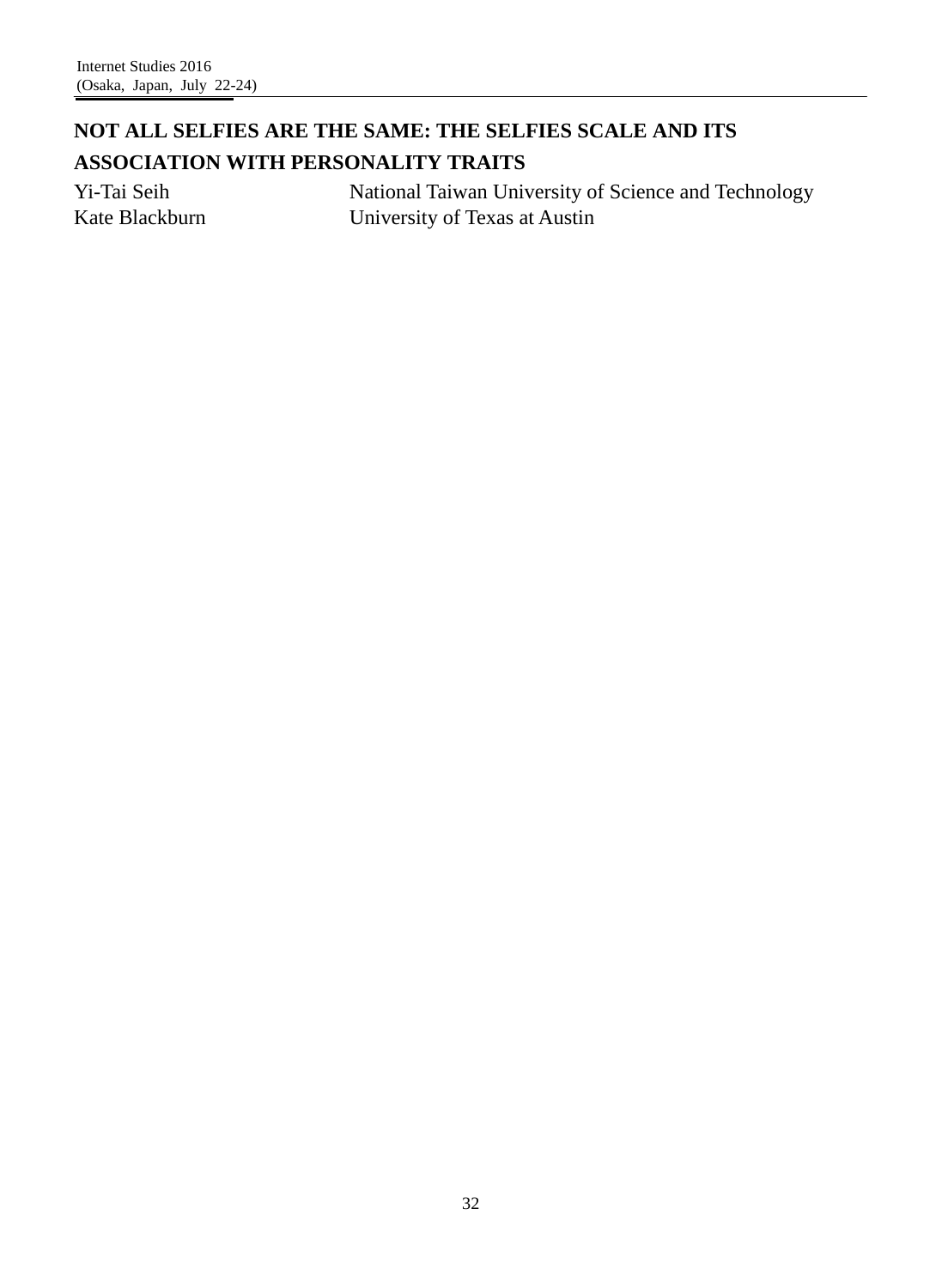**Session E4 15:30-17:00 Room B(2F)**

**Session Chair: Antoinette Basson University of South Africa** 

#### **UNDERSTANDING AND RESPONDING TO THE IDENTIFIED IMPACT OF ONLINE PORNOGRAPHY ON HUMAN BEHAVIOUR**

Antoinette Basson University of South Africa

#### **CYBERBULLYING: A GROWING PHENOMENON AMONGST THE YOUTH IN SOUTH AFRICA**

Mrs. Goodness Ntombentle Zulu University of South Africa

# **PROBLEMATIC CELL PHONE, INTERNET AND TEXT MESSAGE BEHAVIOUR AMONG METROPOLITAN ADOLESCENTS OF SOUTH AFRICA**

Deon Tustin University of South Africa

#### **WORD-OF-MOUTH TRANSMISSION IN VIRTUAL IDENTITIES VERSUS REAL-LIFE IDENTITIES COMMUNITIES**

Cheng-Hsi Fang Yu-Hsiang Lin Chien Hsin University of Science and Technology Chinese Culture University

### **EXPLORING THE VALUE OF WORD-OF-MOUTH LIFE CYCLE (WOMLC) IN FORECASTING SALES: AN EMPIRICAL INVESTIGATION OF THE MOVIE INDUSTRY**

| Lichung Jen   | National Taiwan University        |
|---------------|-----------------------------------|
| Yu-Hsiang Lin | <b>Chinese Culture University</b> |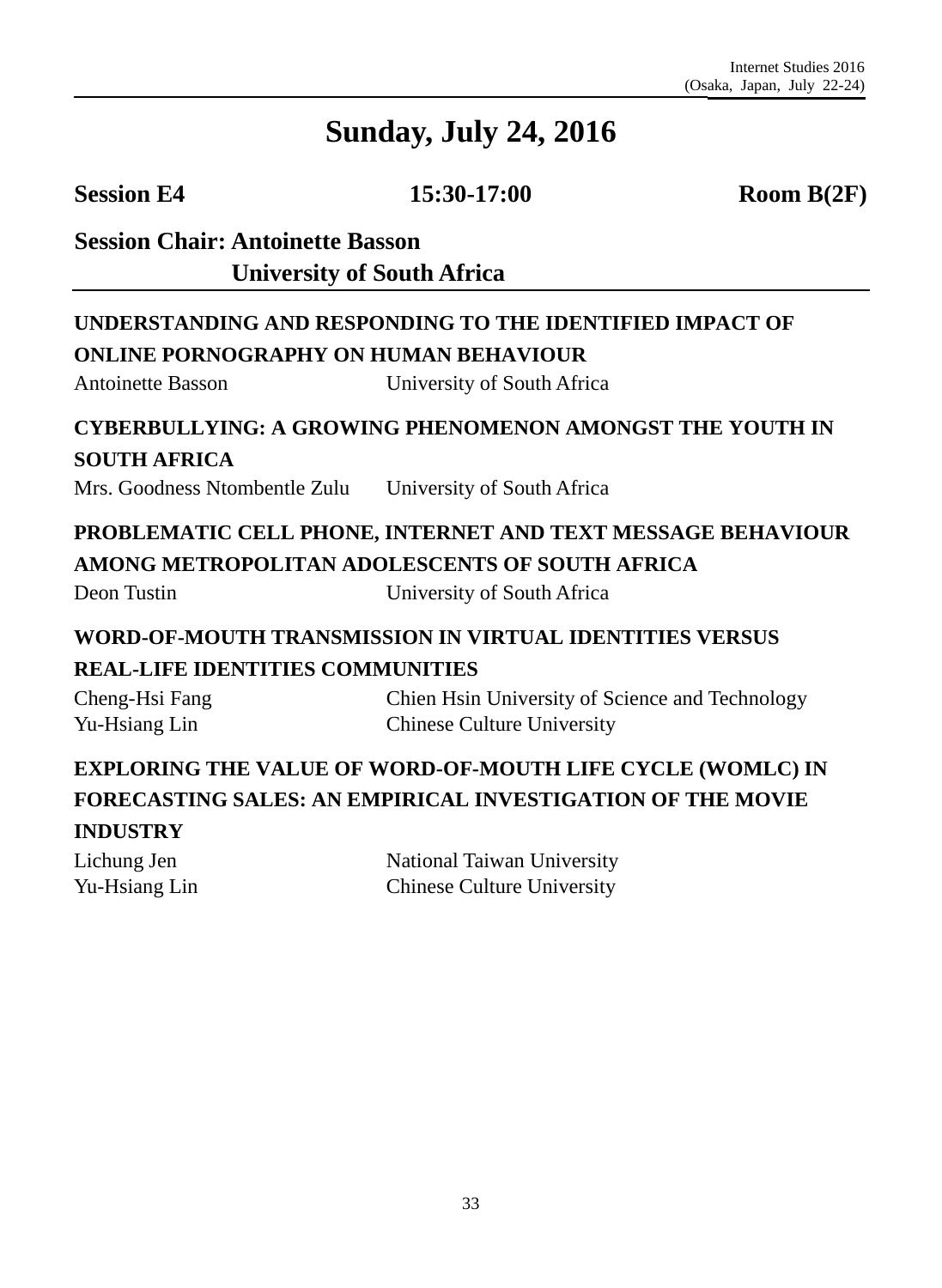**Session F4 15:30-17:00 Room C(2F)**

**Session Chair: Ting Lie Session Chair: Yuan Ze University**

### **STUDIES ON BEHAVIOR OF USING FREE-OF-EFFORT TECHNOLOGY: PRELIMINARY IDEAS ABOUT APP-COMMERCE AND UBIQUINOMICS**

Hsi-Peng Lu Chiao-Shan Chen National Taiwan University of Science and Technology National Taiwan University of Science and Technology

#### **CONSUMER'S ATTITUDE TOWARD ADOPTION OF THIRD PARTY PAYMENT IN ELECTRIC BIKE**

| Chunyi Lin      | Chung Hsing University                    |
|-----------------|-------------------------------------------|
| Ying-Jiun Hsieh | Chung Hsing University                    |
| Lan-Ying Huang  | National Chunghua University of Education |

# **THREE-STEP SEEDING OF VIRAL MARKETING CAMPAIGNS: AN ACTION**

#### **RESEARCH STUDY**

| <b>Johannes Putzke</b> | National Institute of Informatics               |
|------------------------|-------------------------------------------------|
| Lukas Dopstadt         | Social Value GmbH für eine bessere Gesellschaft |
| Detlef Schoder         | University of Cologne                           |
| Hideaki Takeda         | National Institute of Informatics               |

#### **HOW CAN THE PUBLIC MOTORCYCLE SHARING SYSTEM WORK IN TAIWAN**

| Shu-Fang Lai  | Takming University of Science and Technology |
|---------------|----------------------------------------------|
| Yi-Ching Wang | Takming University of Science and Technology |
| Ya-Jyun Huang | Takming University of Science and Technology |

# **THE ANTECEDENTS AND CONSEQUENCES OF ONLINE SHOPPING BEHAVIORS**

Ching-Ching Ke Kao Yuan University